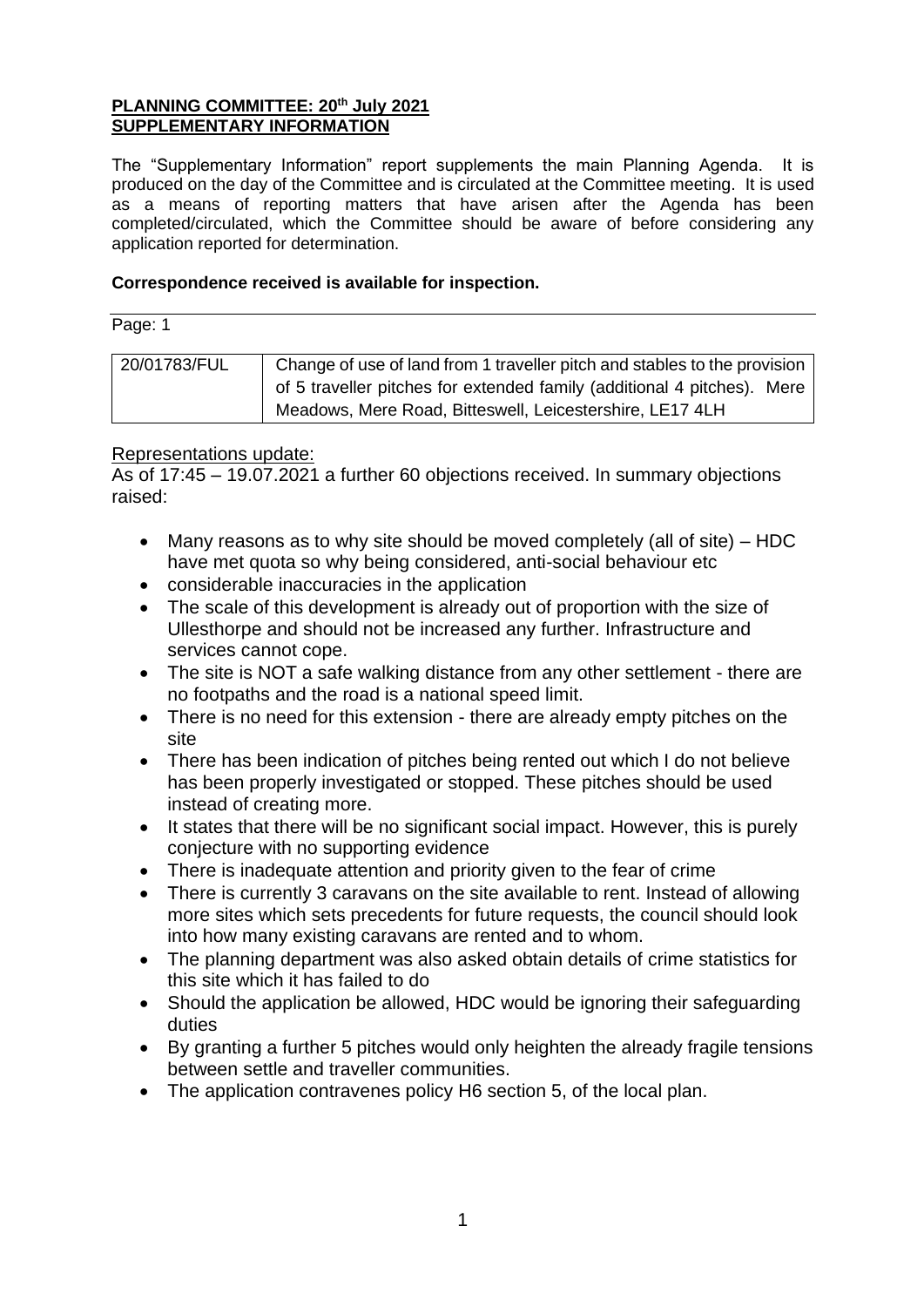# Cllr Phil King, Leader Harborough District Council

In the original application, attached as Appendix 1, the reason cited for the application is so that the applicants 4 sons can reside there when they are old enough, to continue living as Romany/Gypsy way of life. This I do not dispute, however, there is a plausible alternative scenario where some or none of the applicants extended family may decide **not to continue** with that way of life, or decide to move to live at another site.

Therefore, because the application has been made on the basis of a very personal reason, I would strongly urge the committee to consider imposing a condition, making the consent (if it agrees) to be personal to the family members only and not transferable.

Local Residents Investigation into HDC Planning Dept Recommendation Report July 2021 A seven-page document tilted Local Residents Investigation into HDC Planning Dept Recommendation Report July 2021 was received today and placed online for public view before midday.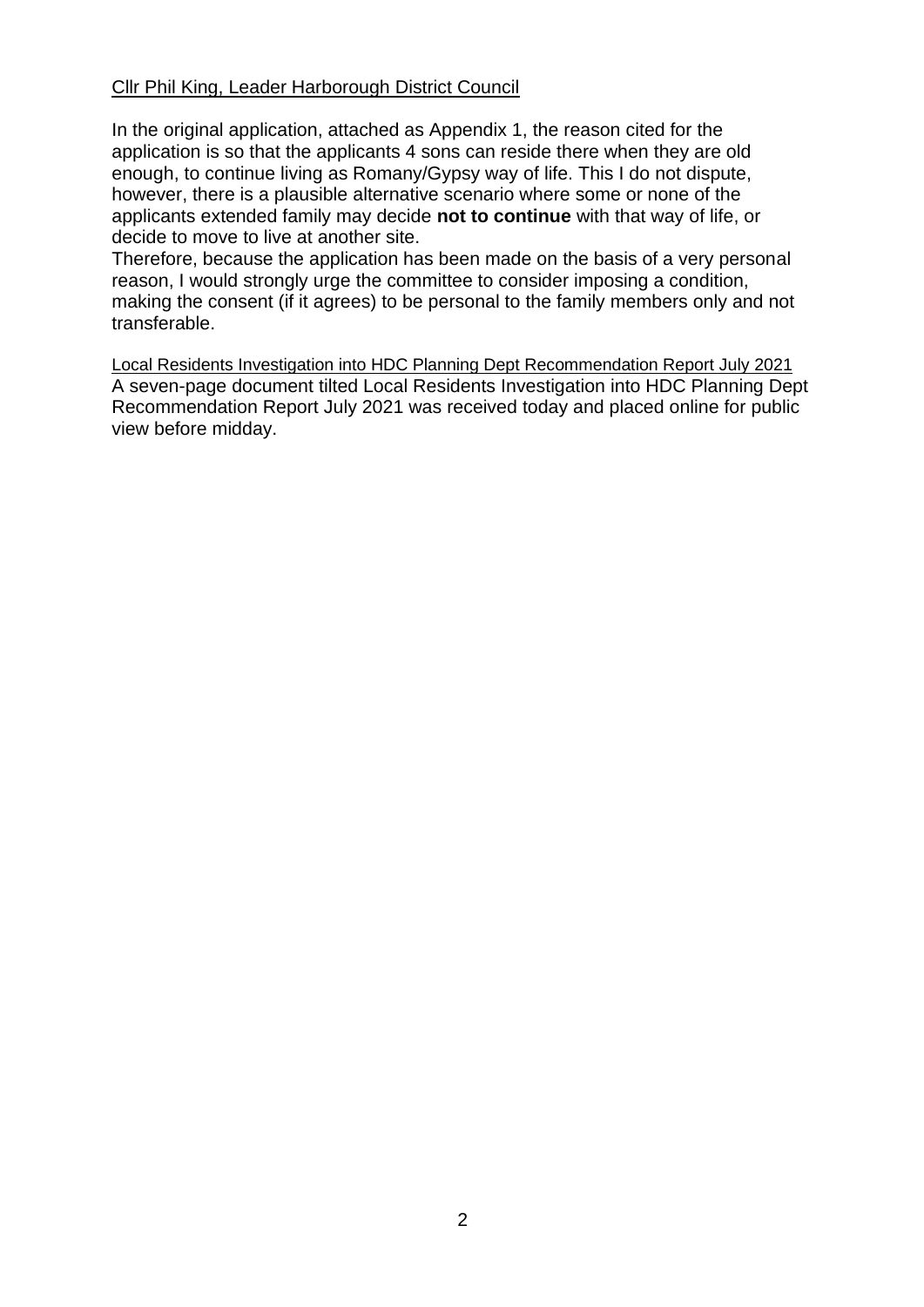| 20/00770/FUL | Conversion of offices to 21 dwellings and erection of rear extension, |
|--------------|-----------------------------------------------------------------------|
|              | Fisher German, 40 High Street, Market Harborough, Leicestershire      |

#### **Additional Comments:**

### LCC Planning Obligations Team Manager (Dylan Jones)

I refer to the above planning application which is being discussed at the Harborough Planning Committee on the 20th July with an officer recommendation to approve.

The property known as 40 High Street lies in a prominent location in the town centre of Harborough and is a Grade 2 listed building that is currently used as offices. It is understood that the owner of the property wishes to convert it into 21 dwellings and as part of the planning application process, the County Council was consulted to ascertain the impact of the scheme on local infrastructure.

The County Council commented as follows in line with the requirements contained in its 2019 Planning Obligations Policy:

Civic Amenities – Advised that there was insufficient capacity at the Market Harborough HWRC site to accommodate the waste needs of the new residents of the site and as such a contribution of £1681 is required to make capacity improvements at the waste site.

Libraries – Advised that insufficient book stock would exist at the Harborough Library to accommodate the needs of the new residents of this development and a contribution of £770 is required to remedy this situation.

Secondary Education – The County Council advised that the scheme caused a deficit in school places at the Robert Smyth Academy and that £35,823 would be required to resolve this situation.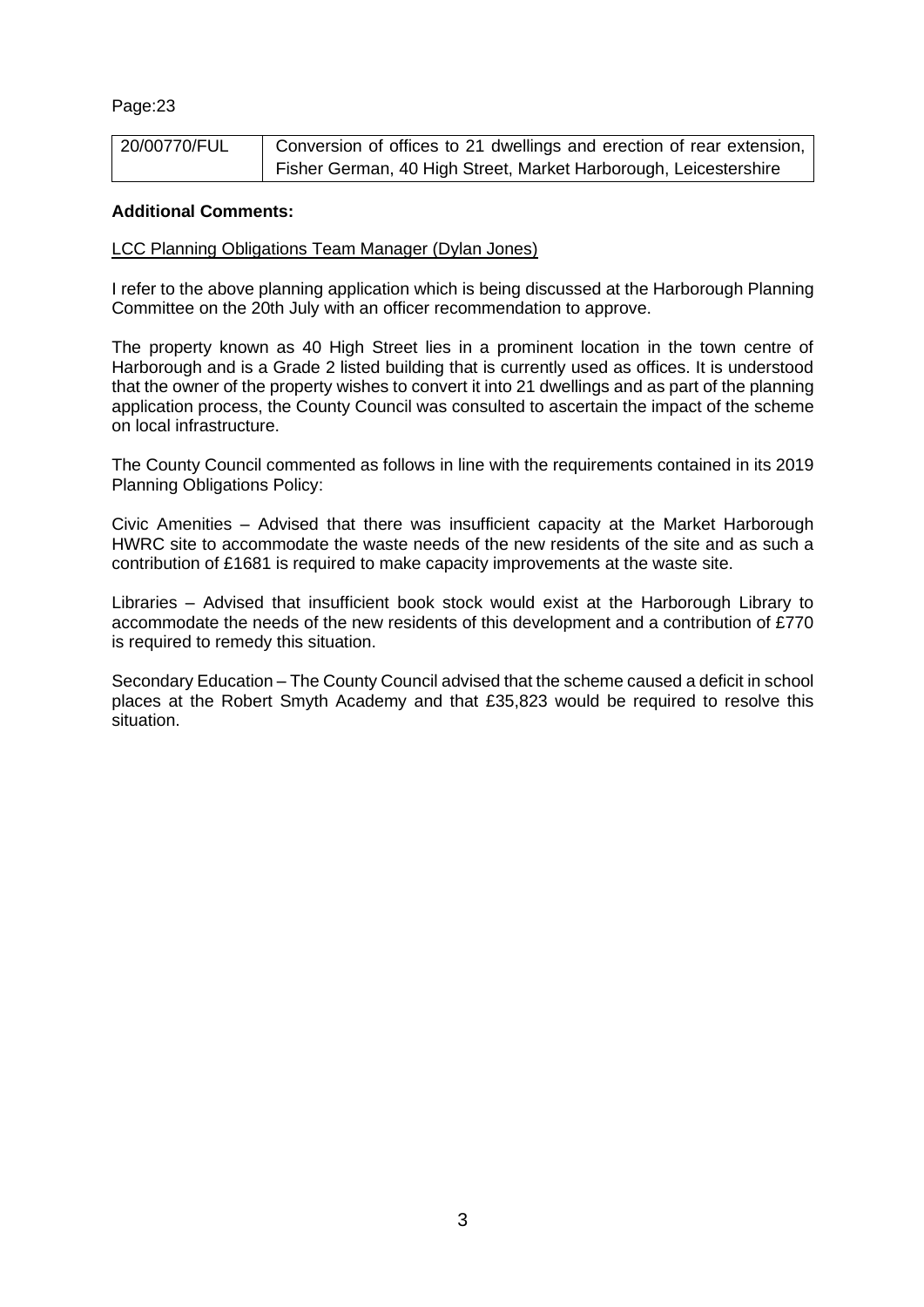Post 16 Education – Advised that this scheme would cause a deficit at post 16 age education at the Robert Smyth Academy. A contribution of £7653 is required to facilitate changes at the school to accommodate the spaces generated by this development.

You confirm in your report to the Planning Committee that the County Council's requirements are in line with the CIL tests for infrastructure as contained in paragraph 56 of the NPPF and that they can be supported. However, the applicant has argued that as the building is listed, the cost of carrying out the work is more expensive than for an ordinary scheme and as such, it would not be viable to deliver the scheme and pay the requested infrastructure contributions. The officer's report to the planning committee confirms that the applicant's viability report which is required under paragraph 57 of the NPPF, has been independently assessed by a consultant nominated by the Council and that it agrees with the applicant's stance on the scheme.

The NPPF and the Harborough District Local plan put significant weight on supporting and delivering schemes that constitute sustainable development. By granting permission for this scheme as recommended by the case officer, 21 dwellings are to be built with the residents of the properties using and impacting on the local infrastructure. The contributions sought by the County Council were intended to mitigate the impact of this scheme on the local infrastructure to make it acceptable in planning terms. If the application is approved without this request, the increased demand for waste, library stock, secondary and post 16 education will put significant pressure on the County Council's finances as we will still be expected to meet our statutory responsibilities.

Therefore, as recommended Leicestershire County Council does not consider that this scheme constitutes sustainable development as it will have a negative impact on the residents of the locality. As such it will not meet the NPPF social objective as contained in paragraph 8 to provide a scheme that supports the local community's social and cultural wellbeing. Leicestershire County Council therefore objects to this scheme and requests that the Planning Committee resolves to refuses this scheme.

#### Cllr Phil King

As both the Leader of HDC and as the newly elected Leicestershire County Cllr for the Market Harborough West and Foxton division, I am very disappointed at these proposals by the applicants Fisher German in this prime part of the historic town centre site in Market **Harborough** 

Having looked through the documents and report, I find that this is firstly from a design perspective overly modern and out of keeping with the character of the local area and surrounding Georgian properties. This is contrary to HLP GD8. I AGREE with the comments of the Market Harborough Civic Society and also with the concerns of the HDC Conservation Officer concerning the harm that these proposals will cause, as outlined in the report. However, I would go further and say that in my opinion, as presented this scheme is largely unsympathetic to it's surroundings. I don't think this is good enough for this location or for future generations to accept.

Finally, the issue of viability- I am surprised that a top firm of Chartered surveyors have been unable to come forward with a scheme, which enables the necessary community contributions via s106 for education and other amenities to be paid, as well as no provision of affordable housing. They could have offered to reduce their profit from 20% on GDV to accommodate these needs. If, not and this was approved, then there must be a condition of a viability review mechanism so that if sales values are better than predicted that the s106 and AH off-site contribution can be recovered at a later point.

As it stands this is against policy H2, and in my mind contrary to GD8, 1)a,b,c,d,e,i, ; the fact this scheme as proposed can't meet any of the necessary community contributions nor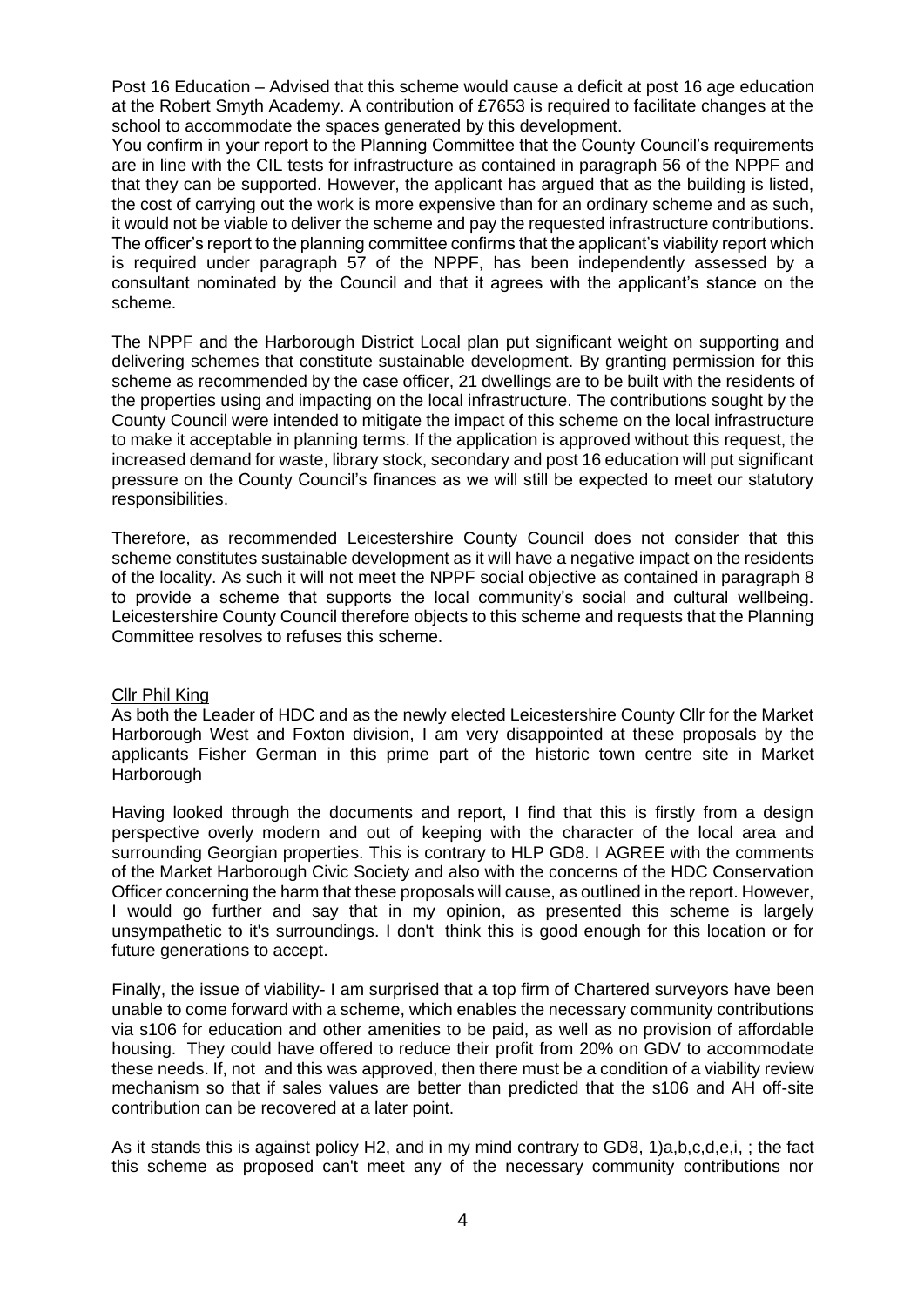affordable homes contributions in situ or off site, does make me question whether this application is in fact compliant with Policy GD1 ie it's not a sustainable development. The fall back is that these premises remain as office spaces which could be used and potentially redeveloped by others in a highly sustainable employment location.

Considering all this together, based on what I've read , I am objecting to this application and I would like my comments and objection to be notified to the committee and placed on the public record.

# **Report Amendments:**

The HDC Open Space Contribution Table (pg69 onwards) should be replaced with the below, figures amended highlighted in yellow:

| Site:<br><b>Ref</b><br><b>Dwelling Number</b><br><b>Assumed</b><br><b>Population</b><br>All figures are from Provision for Open Space Sport<br>and Recreation 2015 | <b>High Street Market Harborough</b><br>20/00770/FUL<br>21<br>48 |                             | greenspace                                          | notes: The site is considered to be in an<br>urban location for semi natural                                                          |                                                 |
|--------------------------------------------------------------------------------------------------------------------------------------------------------------------|------------------------------------------------------------------|-----------------------------|-----------------------------------------------------|---------------------------------------------------------------------------------------------------------------------------------------|-------------------------------------------------|
| POS type                                                                                                                                                           |                                                                  | <b>Minimum</b><br>Area (ha) | <b>Commuted</b><br>sum for<br>maintenance<br>per ha | <b>Total</b><br>commuted<br>maintenance<br>for minimum<br>area of POS<br>(payable<br>only if the<br>POS is<br>adopted by<br>DC or PC) | Off site<br>contrib<br>ution if<br>require<br>d |
| Parks and<br>Gardens<br>0.5ha per 1000<br>pop                                                                                                                      | Off site<br>contribution                                         | 0.02415                     | £574,757.00                                         | £13,880.38                                                                                                                            |                                                 |
| <b>Outdoor Sports</b><br>Facilities 1.6ha per<br>1000 pop                                                                                                          | Off site<br>contribution                                         |                             | £141,111.00                                         | £0.00                                                                                                                                 | £34,293<br>.00                                  |
| Amenity<br>Greenspace<br>0.9ha per 1000<br>pop                                                                                                                     | Off site<br>contribution                                         | 0.04347                     | £224,692.00                                         | £9,767.36                                                                                                                             |                                                 |
| <b>Natural and Semi</b><br><b>Natural</b>                                                                                                                          | rural areas<br>8.5ha per 1000<br>pop                             |                             | £260,117.00                                         | £0.00                                                                                                                                 |                                                 |
| Greenspace*                                                                                                                                                        | urban areas<br>1.5ha per 1000<br>pop                             | Off site<br>contribution    | £260,117.00                                         | 0.00                                                                                                                                  | £47,14<br>0.00                                  |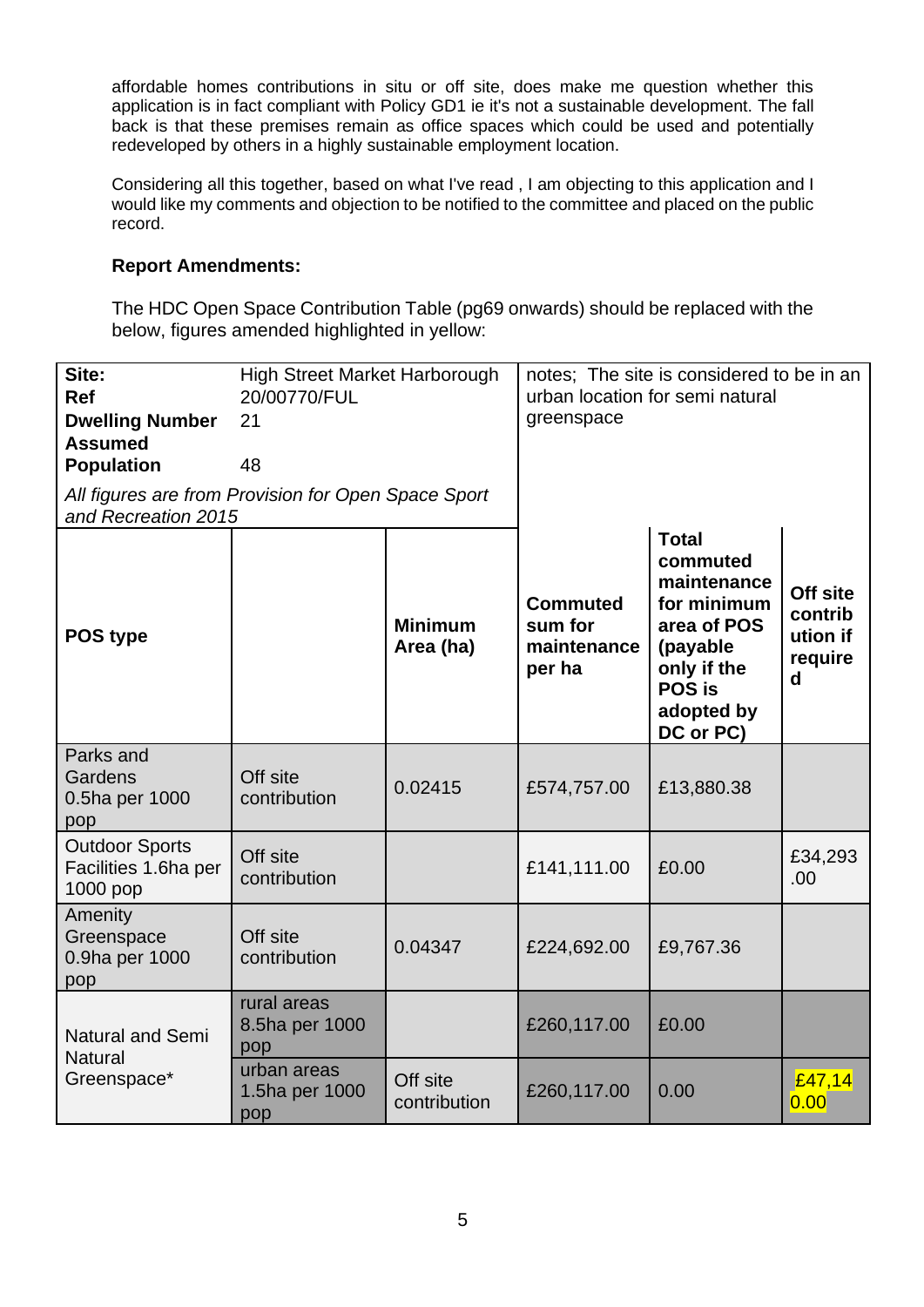| Children and<br><b>Young People</b><br>Provision<br>0.3ha per 1000<br>pop                                                                                                                                                                                                                                                                                                                                                                                                                                                                    | off site                                  |                                                                                                                                                                                                                        | £3,051,803.0<br>0                                                                                                        | £0.00                                                                                                                                                                  | £1,787.<br>10  |
|----------------------------------------------------------------------------------------------------------------------------------------------------------------------------------------------------------------------------------------------------------------------------------------------------------------------------------------------------------------------------------------------------------------------------------------------------------------------------------------------------------------------------------------------|-------------------------------------------|------------------------------------------------------------------------------------------------------------------------------------------------------------------------------------------------------------------------|--------------------------------------------------------------------------------------------------------------------------|------------------------------------------------------------------------------------------------------------------------------------------------------------------------|----------------|
| <b>Allotments</b><br>0.35ha per 1000<br>pop                                                                                                                                                                                                                                                                                                                                                                                                                                                                                                  | over provision of<br>typology             |                                                                                                                                                                                                                        | £60,223.00                                                                                                               | £0.00                                                                                                                                                                  |                |
| Greenways 1.3ha<br>per 1000<br>population                                                                                                                                                                                                                                                                                                                                                                                                                                                                                                    | off site                                  |                                                                                                                                                                                                                        | provision of<br>additional<br>signage and<br>other<br>enhancement<br>s of the<br>sustainable<br>travel<br>infrastructure |                                                                                                                                                                        | £5,747.<br>70  |
| Cemeteries and<br><b>Burial Grounds</b><br>0.375ha per 1000<br>pop                                                                                                                                                                                                                                                                                                                                                                                                                                                                           | Off site<br>contribution                  |                                                                                                                                                                                                                        |                                                                                                                          |                                                                                                                                                                        | £3,815.<br>70  |
| <b>Total</b>                                                                                                                                                                                                                                                                                                                                                                                                                                                                                                                                 |                                           | 0.06762                                                                                                                                                                                                                |                                                                                                                          |                                                                                                                                                                        | £92,783<br>.50 |
| All POS to be provided on site, except Cemeteries and Burial Grounds contribution. Any off site<br>contributions to be through negotiation of S106 with officers. If off site contributions are required<br>this will either be for enhancement of existing facilities or provision of new facilities within the<br>accessibility thresholds of the site for each typology. If more Open Space than the minimum<br>provision for any typology is proposed by the developer, then commuted sums will be calculated<br>on a pro rata<br>basis. |                                           |                                                                                                                                                                                                                        |                                                                                                                          |                                                                                                                                                                        |                |
|                                                                                                                                                                                                                                                                                                                                                                                                                                                                                                                                              | Parks and<br>Gardens                      | specimen tree/s.                                                                                                                                                                                                       |                                                                                                                          | 0.02415ha of Parks and Gardens provision should be<br>made on site as part of the general POS provision. This<br>should be a more formal area with seating and perhaps |                |
| Conclusion and                                                                                                                                                                                                                                                                                                                                                                                                                                                                                                                               | <b>Outdoor Sports</b>                     | Not provided on site, but off site contribution of<br>£34,293.00 required in accordance with the Playing<br>Pitch Strategy for provision of or enhancement of sports<br>facility within Market Harborough              |                                                                                                                          |                                                                                                                                                                        |                |
| contributions<br>sought including                                                                                                                                                                                                                                                                                                                                                                                                                                                                                                            | Amenity<br>Greenspace                     | 0.04347ha on site provision of informal grass areas for<br>recreation usually planted with trees/ shrubs                                                                                                               |                                                                                                                          |                                                                                                                                                                        |                |
| appropriate<br>projects.                                                                                                                                                                                                                                                                                                                                                                                                                                                                                                                     | Natural and<br>Semi Natural<br>Greenspace | Off site contribution of £47,140.00 to enhance existing<br>natural habitat. This may include enhancements to<br>watercourse or provision of woodland in Harborough<br>District or other suitable environmental project |                                                                                                                          |                                                                                                                                                                        |                |
|                                                                                                                                                                                                                                                                                                                                                                                                                                                                                                                                              | Children and<br><b>Young People</b>       | off site provision of £1,787.00 for enhancement of play<br>area at Roman Way, Symington Recreation Ground or<br>other play area to serve the development                                                               |                                                                                                                          |                                                                                                                                                                        |                |
|                                                                                                                                                                                                                                                                                                                                                                                                                                                                                                                                              | Allotments                                |                                                                                                                                                                                                                        |                                                                                                                          | Over provision of typology. Contribution is not required.                                                                                                              |                |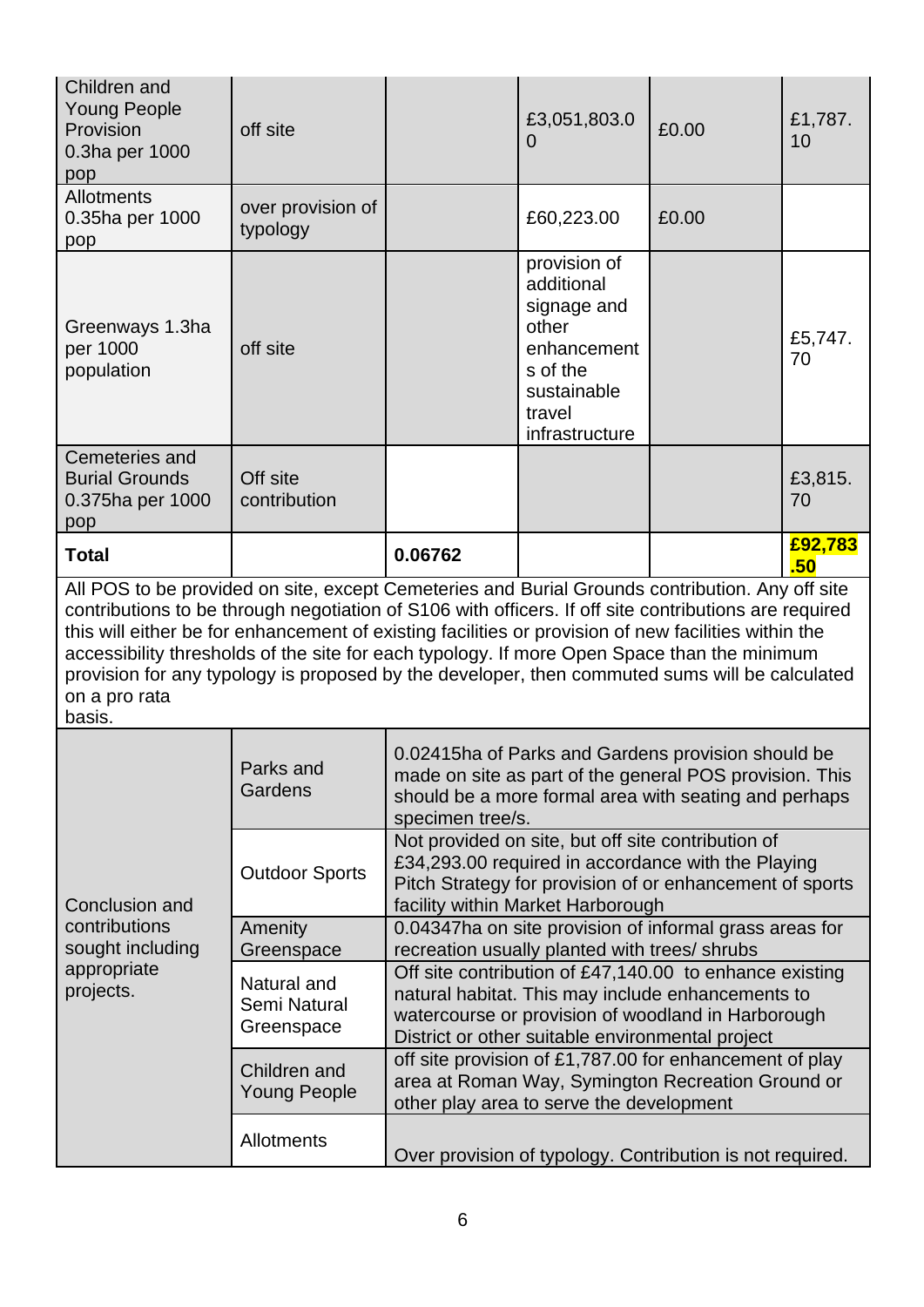|                       | Greenways                                                                             | Off site contribution of £5,747.70 to enhance the existing<br>cycle, walking and bridleways within the vicinity of the<br>development. For signage, improved or new surfacing,<br>creation of cycle ways and removal of barriers to access<br>e.g. stiles, gates and poor surfacing                                                                                                                                                                                                                                                                                                                                                                                                                                                                                                                                                                                                                                                          |
|-----------------------|---------------------------------------------------------------------------------------|----------------------------------------------------------------------------------------------------------------------------------------------------------------------------------------------------------------------------------------------------------------------------------------------------------------------------------------------------------------------------------------------------------------------------------------------------------------------------------------------------------------------------------------------------------------------------------------------------------------------------------------------------------------------------------------------------------------------------------------------------------------------------------------------------------------------------------------------------------------------------------------------------------------------------------------------|
|                       | <b>Cemeteries</b>                                                                     | Off site cemetery contributions of £3,815.70 for provision<br>of additional burial facilities at Market Harborough or a<br>new facility to be provided that serves Market<br>Harborough                                                                                                                                                                                                                                                                                                                                                                                                                                                                                                                                                                                                                                                                                                                                                      |
| <b>CIL Compliance</b> | Necessary to<br>make<br>development<br>acceptable in<br>planning terms                | The Open Spaces Strategy 2016 to 2021 and Provision<br>for Open Space Sport and Recreation 2015 (both<br>adopted in 2016 as policy) state that open space<br>contributions should be sought for developments for 11<br>dwellings or more. The Playing pitch Strategy 2017 has<br>identified specific investment priorities for outdoor sports<br>provision. Although outdoor sports provision is provided<br>in sufficient quantity in the accessibility threshold of 4km,<br>there are quality issues that need to be addressed at<br>many sites The Playing Pitch Strategy has identified the<br>requirement for improved facilities at Welland Park<br>Community College and provision of a new pavilion at<br>Airfield Farm. Additional project include enhancement of<br>facilities at RSA and improvements to Symingtons<br>Pavilion. An off site contribution will be sought to<br>contribute towards one or other of these projects. |
|                       | <b>Directly related</b><br>to the<br>development                                      | The contributions have been calculated using evidence<br>for Great Bowden and Market Harborough and are<br>directly related to the requirements of those settlements<br>and the new development. The off site contributions will<br>be used to enhance the existing provision or provide<br>new facilities. On site provision is proportionate to the<br>size of the development.                                                                                                                                                                                                                                                                                                                                                                                                                                                                                                                                                            |
|                       | <b>Fairly and</b><br>reasonably<br>related in scale<br>and kind to the<br>development | The contributions are in proportion to the size of the<br>development and relate to the new population taking into<br>account the minimum quantity provision and existing<br>population within the accessibility thresholds                                                                                                                                                                                                                                                                                                                                                                                                                                                                                                                                                                                                                                                                                                                  |
| Pooling               | No more than 5<br>contributions to<br>any one project                                 | Five contributions have not been sought or secured for<br>any one project within the vicinity of the site                                                                                                                                                                                                                                                                                                                                                                                                                                                                                                                                                                                                                                                                                                                                                                                                                                    |
| <b>Trigger Points</b> | 1st Trigger on<br>site                                                                | On site open space to be delivered prior to occupation of<br>90% of dwellings on site. The on site open space<br>appears to be within private grounds. It is therefore<br>unlikely public access will be required and in such cases<br>the Local Authority will not adopt the open space.                                                                                                                                                                                                                                                                                                                                                                                                                                                                                                                                                                                                                                                    |
|                       | 2nd Trigger on<br>site                                                                | N/A                                                                                                                                                                                                                                                                                                                                                                                                                                                                                                                                                                                                                                                                                                                                                                                                                                                                                                                                          |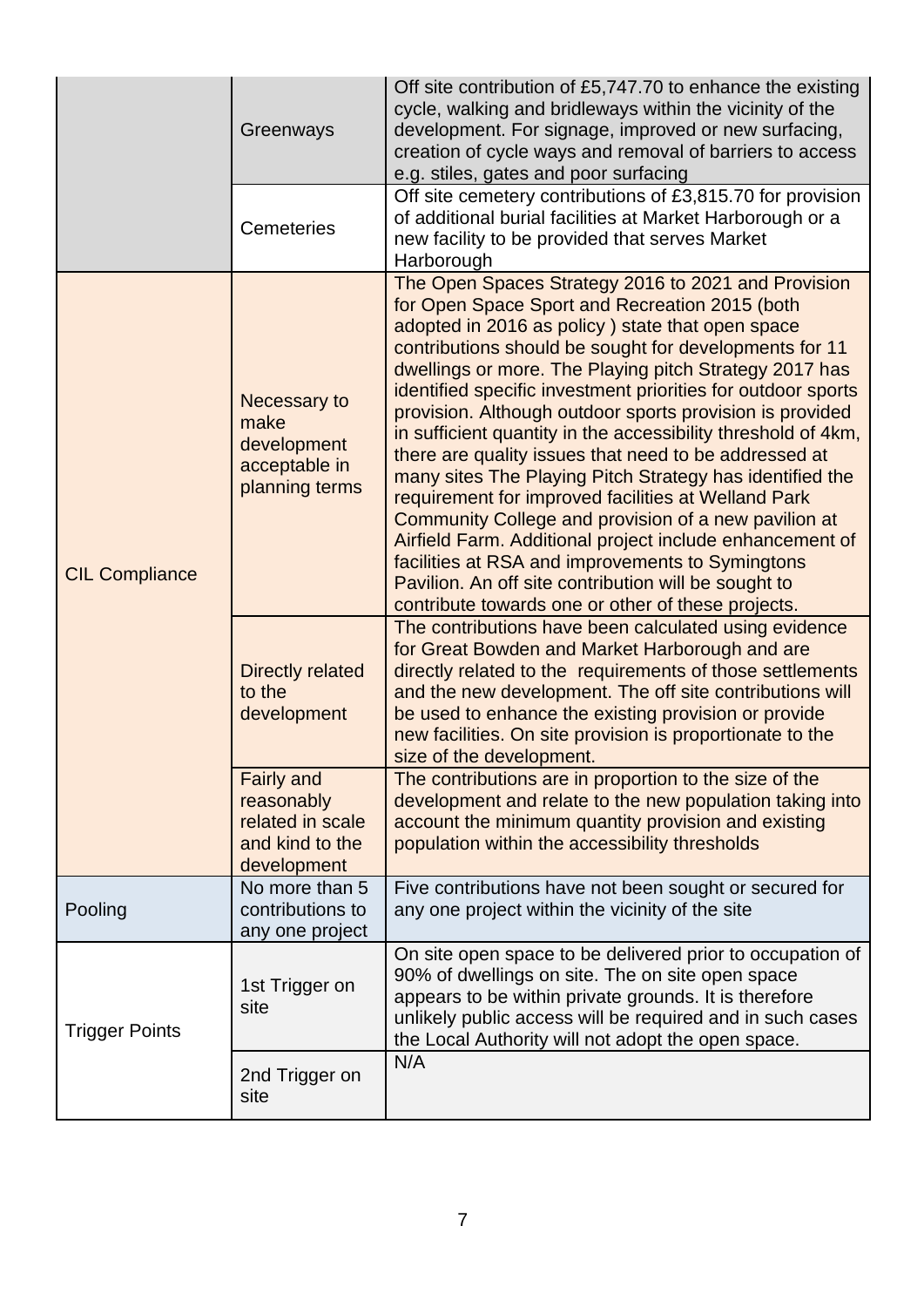| 1st Trigger off<br>site | 50% Off site contributions to be paid on first occupation<br>of development. 50% to be paid on 5th occupation. All<br>contributions to be spent within 7 years of receipt. |
|-------------------------|----------------------------------------------------------------------------------------------------------------------------------------------------------------------------|
| 2nd Trigger off<br>site | N/A                                                                                                                                                                        |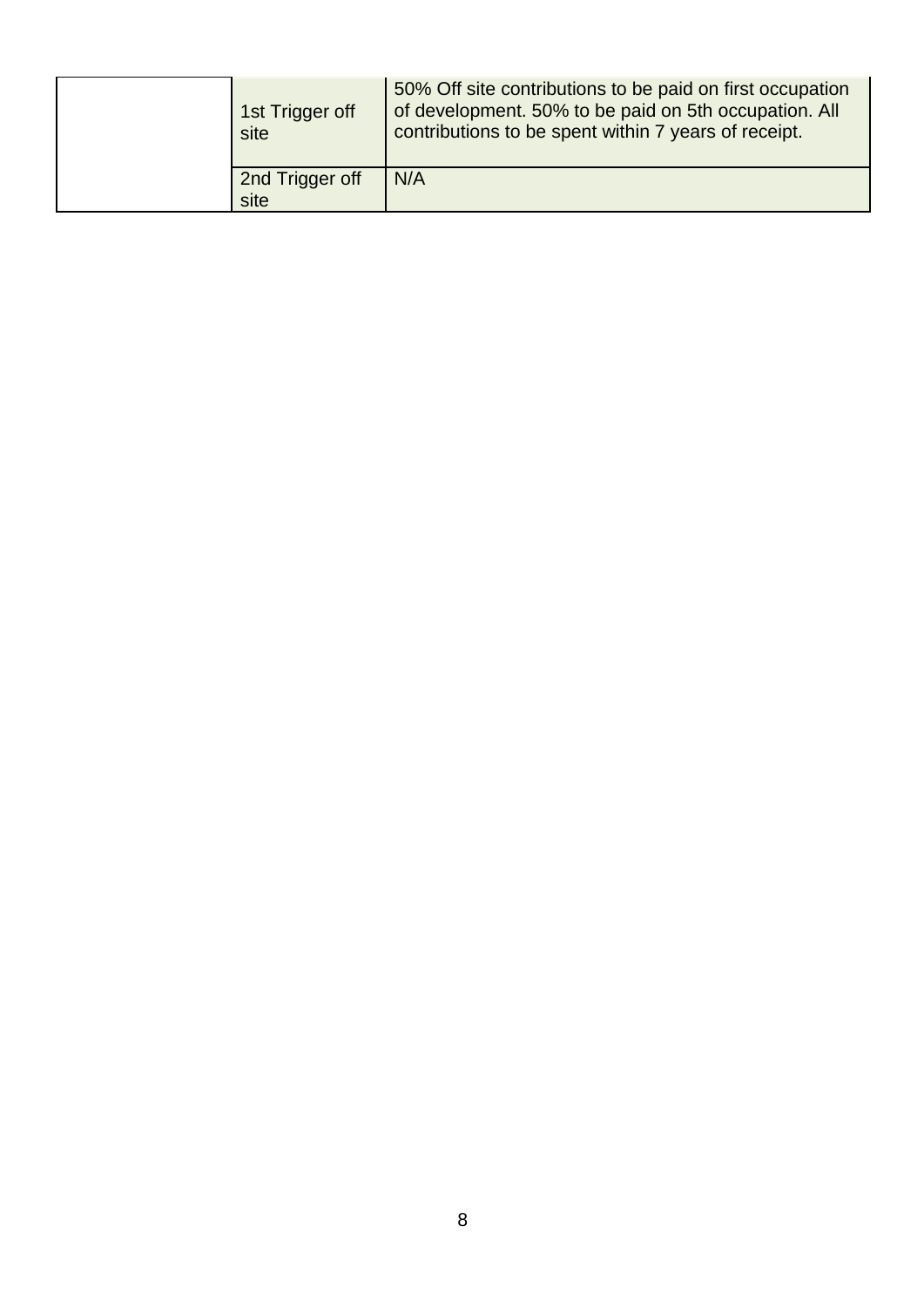| 21/00340/FUL | Erection of 33 dwellings, associated car parking provision and ancillary |
|--------------|--------------------------------------------------------------------------|
|              | works in respect of Phase 4 of 15/01665/OUT                              |
|              | Land At Coventry Road, Lutterworth                                       |

### Leicestershire Highways

The Local Highway Authority Advice is that, in its view, the impacts of the development on highway safety would not be unacceptable, and when considered cumulatively with other developments, the impacts on the road network would not be severe. Based on the information provided, the development therefore does not conflict with paragraph 109 of the National Planning Policy Framework (2019), subject to the conditions and/or planning obligations outlined in this report

Site Access The LHA previously advised the applicant to consider removing the proposal for the agricultural access as it is does not form part of the development proposals and is not mentioned or assessed in the transport statement. The applicant has now outlined in paragraphs 2.8 to 2.10 of the TS that the temporary agricultural access will provide access for the agricultural tenant to the fields to the west of the site. The access track will keep agricultural movements away from residential areas and remove the requirement for agricultural vehicles to use the initial section of Public Rights of Way X35 and X57 which was the case prior to the development proposals. Notwithstanding the above the LHA has confirmed with the LPA that the permanent use of this access is not being determined as part of this application. The applicant will need to apply for the permanent access and include all relevant drawings in their submission, including the vehicle tracking drawing as shown on drawing number: 17416-5-LUTT-525.

After further design checks the LHA now considers the revised layout shown on drawing number: 18546/1002 Revision D has been designed in accordance with the LHDG and is therefore considered suitable for adoption by the LHA. This is subject to further approval at the Section 38 technical stage outside the planning arena. Parking After a spot check of the parking strategy as shown on drawing number: 18546/1004, Revision B the LHA is satisfied with the level of parking across the site.

Private Drives If the LPA are minded to grant approval of this application the width of the private access drives should be consistent for the number of dwellings being served in accordance with the Highway Authority's Design Guide. This means that for private drives that serve two - five dwellings shall be a minimum of 4.25 metres wide for at least the first 5 metres behind the highway boundary and any shared private drive serving more than 5 but no more than 25 dwellings shall be a minimum of 4.8 metres wide for at least the first 5 metres behind the highway boundary. Conclusion The applicant has demonstrated that a safe and suitable access to serve the proposed development can be delivered. The applicant has also tested the impact of the proposed development on the local highway network and the LHA considers that the residual cumulative impacts of development can be mitigated. A review of the revised internal layout submitted now demonstrates a development which the LHA would consider acceptable for the purposes of the planning application and potentially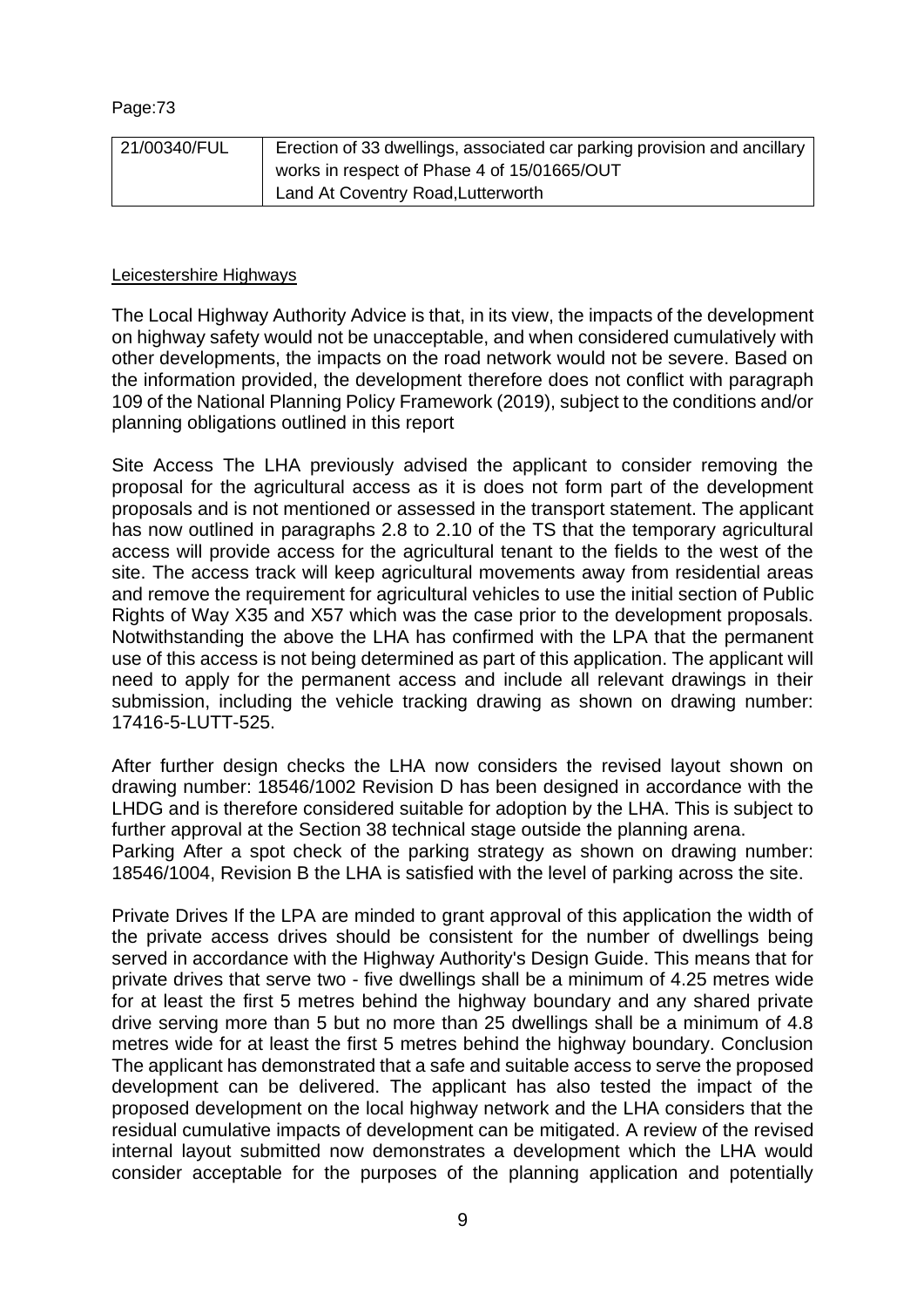adoptable as part of a future Section 38 submission. Therefore the LHA would not seek to resist application 21/00340/FUL on highway grounds subject to the inclusion of the following conditions and contributions

## **Recommendation update: Highway conditions, note and obligations recommended:**

- 1. No development shall commence on site (including any site clearance/preparation works), until a Construction Method Statement has been submitted to the Local Planning Authority for approval in writing. Details shall provide the following, which shall be adhered to throughout the construction period. a) the parking of vehicles of site operatives and visitors; b) loading/unloading and storage of plant, materials, oils, fuels, and chemicals: c) the erection and maintenance of security hoarding including decorative displays and facilities for public viewing; d) wheel washing facilities and road cleaning arrangements; e) measures to control the emission of dust during construction; f) a scheme for recycling/disposing of waste resulting from site preparation and construction works; g) measures for the protection of the natural environment; h) hours of construction work, including deliveries and removal of materials; i) full details of any piling technique to be employed, if relevant; j) location of temporary buildings and associated generators, compounds, structures and enclosures k) routeing of construction traffic l) full details of any floodlighting to be installed associated with the construction of the development. Reason: To minimise detrimental effects to the neighbouring amenities, the amenities of the area in general, detriment to the natural environment through the risks of pollution and dangers to highway safety, during the construction phase.
- 2. No residential unit shall be occupied until the parking and turning facilities associated with that unit have been implemented in accordance with Woods Hardwick, drawing number: 18546/1004, Revision B. Thereafter the onsite parking provision shall be so maintained in perpetuity. Reason: To ensure that adequate off-street parking provision is made to reduce the possibility of the proposed development leading to on-street parking problems locally (and to enable vehicles to enter and leave the site in a forward direction) in the interests of highway safety and in accordance with the National Planning Policy Framework (2019).
- 3. Any dwellings that are served by private access drives (and any turning spaces) shall not be occupied until such time as the private access drive that serves those dwellings has been provided in accordance with Figure DG20 of the Leicestershire Highway Design Guide. The private access drives should be surfaced with tarmacadam, or similar hard bound material (not loose aggregate) for a distance of at least 5 metres behind the highway boundary and, once provided, shall be so maintained in perpetuity. Reason: To ensure that vehicles entering and leaving the site may pass each other clear of the highway, and to reduce the possibility of deleterious material being deposited in the highway (loose stones etc.) in the interests of highway safety and in accordance with the National Planning Policy Framework (2019).
- 4. Notwithstanding the provisions of Part 2 of Schedule 2, Article 3 of the Town and Country Planning (General Permitted Development) (England) Order 2015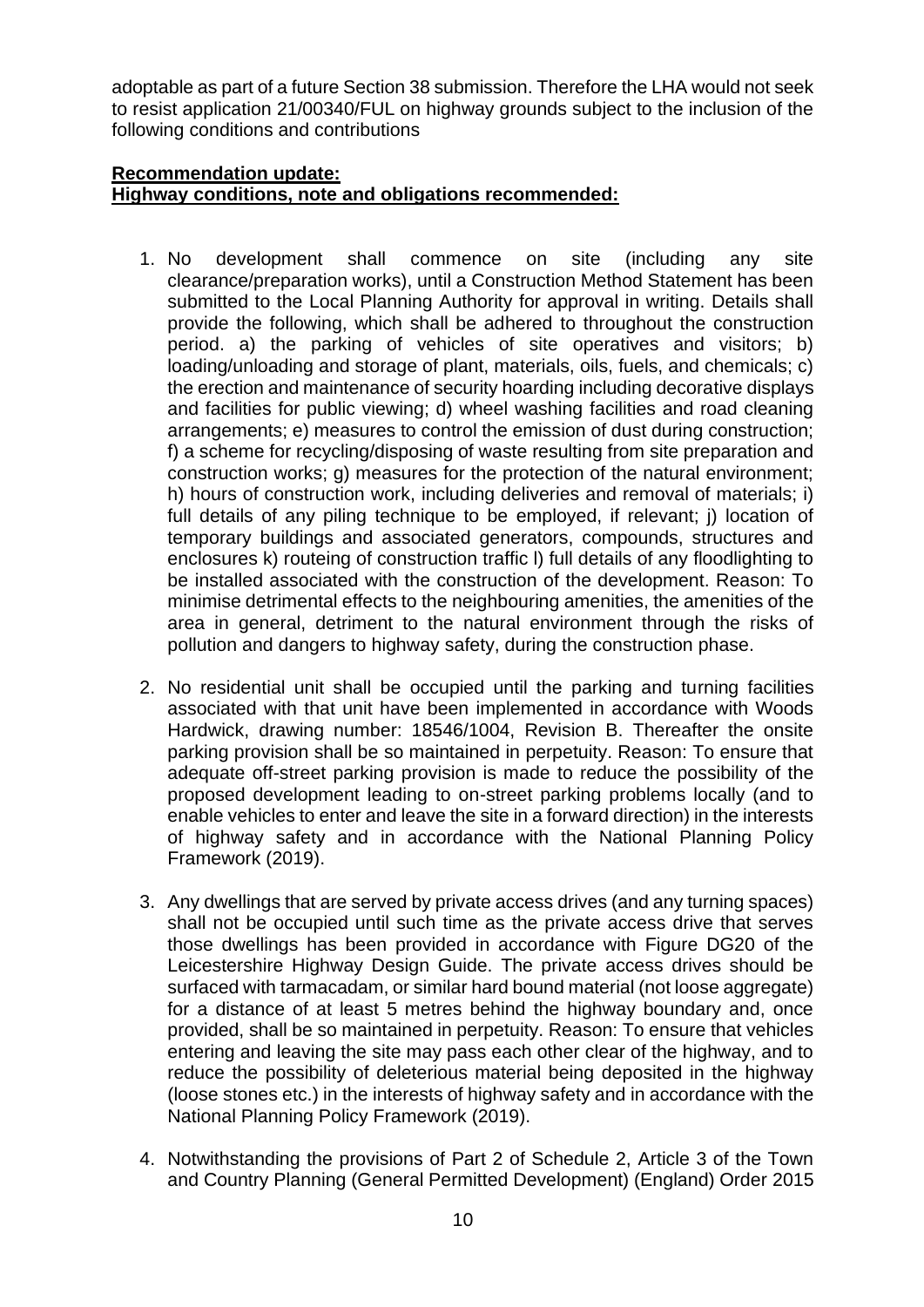(or any Order revoking and re-enacting that Order) no vehicular access gates, barriers, bollards, chains or other such obstructions shall be erected within a distance of 5 metres of the highway boundary and shall be hung to open away from the highway. Reason: To enable a vehicle to stand clear of the highway in order to protect the free and safe passage of traffic including pedestrians in the public highway in accordance with the National Planning Policy Framework (2019).

5. No part of the development hereby permitted shall be occupied until such time as 1.0 metre by 1.0 metre pedestrian visibility splays have been provided on the highway boundary on both sides of all private accesses with nothing within those splays higher than 0.6 metres above the level of the adjacent footway/verge/highway and, once provided, shall be so maintained in perpetuity. Reason: In the interests of pedestrian safety and in accordance with the National Planning Policy Framework (2019).

Contributions To comply with Government guidance in NPPF and commensurate with Leicestershire County Council Planning Obligations Policy the following contributions would be required in the interests of encouraging sustainable travel to and from the site, achieving modal shift targets, and reducing car use: 1. Travel Packs; to inform new residents from first occupation what sustainable travel choices are in the surrounding area (can be supplied by LCC at £52.85 per pack). If not supplied by LCC, a sample Travel Pack shall be submitted to and approved in writing by LCC which may involve an administration charge. Justification: To inform new residents from first occupation what sustainable travel choices are available in the surrounding area. 2. 6 month bus passes, two per dwelling (Application forms to be included in Travel Packs and funded by the developer); to encourage new residents to use bus services, to establish changes in travel behaviour from first occupation and promote usage of sustainable travel modes other than the car (can be supplied through LCC at (average) £360.00 per pass (cost to be confirmed at implementation). Justification: To encourage residents to use bus services as an alternative to the private car

### Additional Note

The proposal to utilise temporary construction access for permanent agricultural access (drawing 18546/1001) does not form part of this consent and should be subject to a separate planning application specifically for that permanent use if proposed.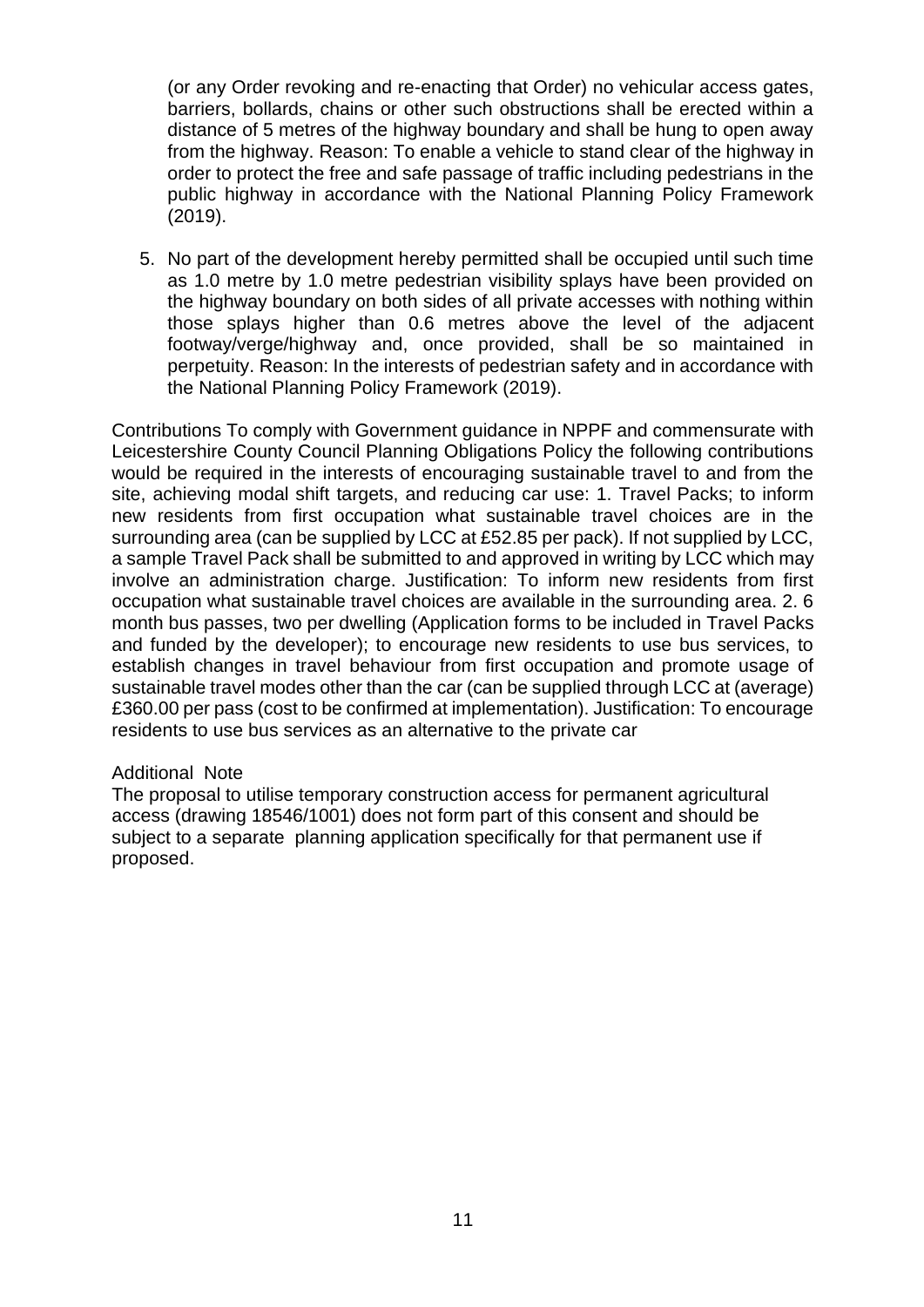| 21/00567/FUL | Erection of a dwelling (Revised Scheme of 19/01211/FUL), 41 Main |
|--------------|------------------------------------------------------------------|
|              | Street, Great Bowden                                             |

LCC Highways (19<sup>th</sup> July)

A site visit has been carried out to review the access:

- Main Street is subject to a 30mph speed limit, and this is an existing vehicular crossover type access which already serves a number of dwellings.
- Visibility splays of 2.4m x 43m are achievable in accordance with the requirements for a 30mph road, in accordance with the Leicestershire Highway Design Guide (LHDG)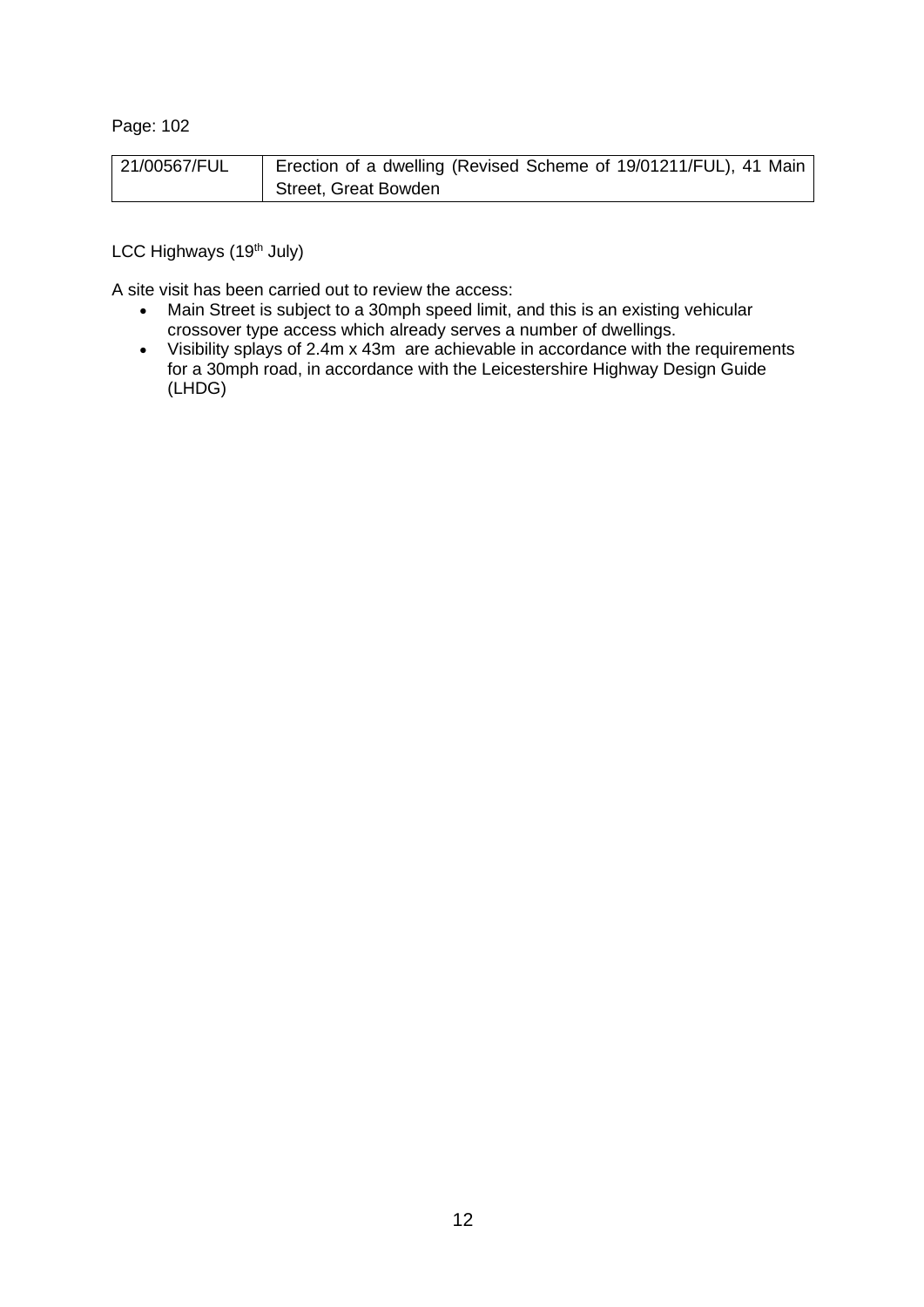| 21/00770/FUL | Erection of a detached dwelling, alteration to access, amenity space |
|--------------|----------------------------------------------------------------------|
|              | and associated works, 87 Leicester Road, Kibworth Harcourt           |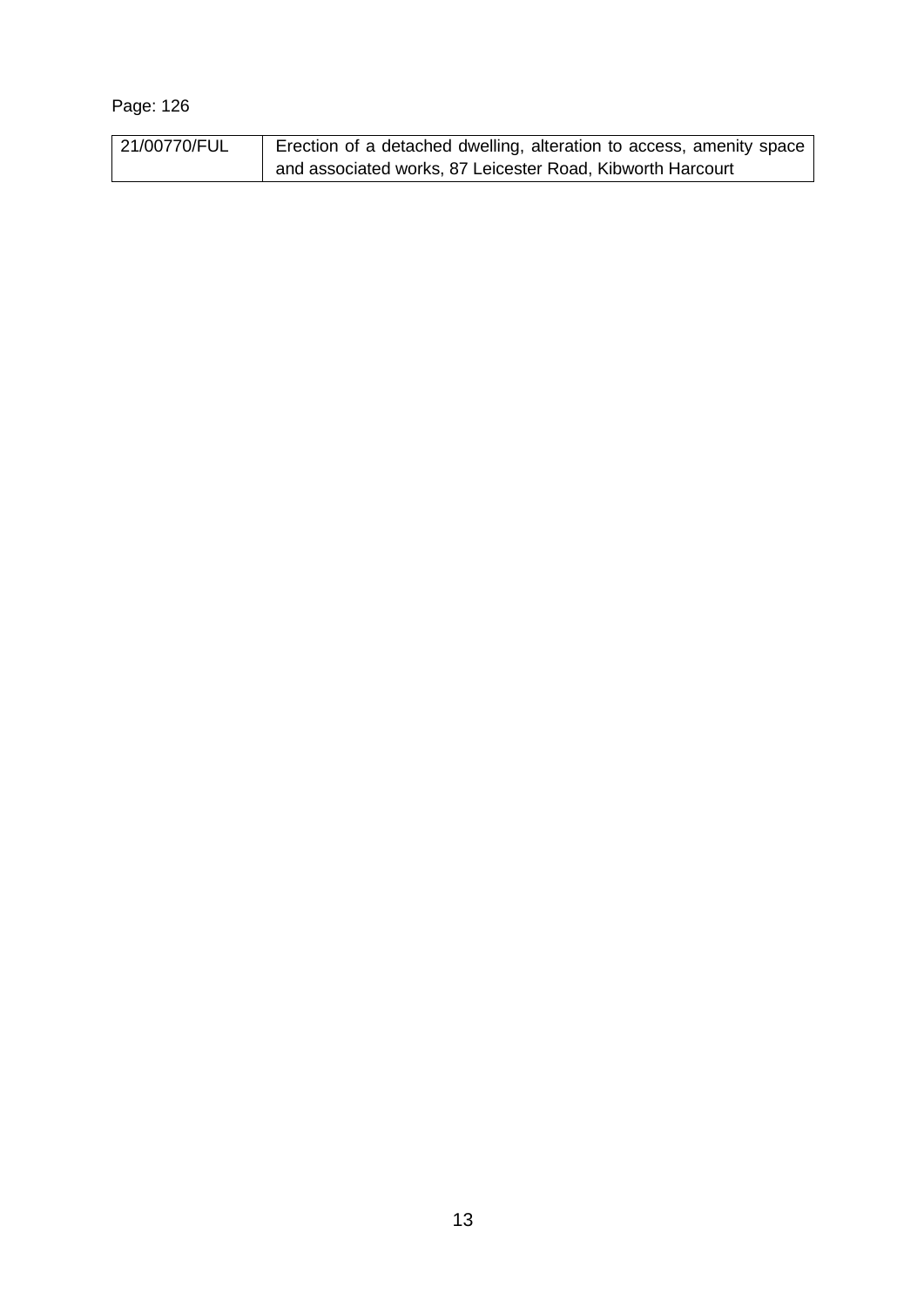| 21/00677/REM | Application for the approval of reserved matters (layout, scale,     |
|--------------|----------------------------------------------------------------------|
|              | appearance, landscaping and internal access) plots I and H of hybrid |
|              | application ref 15/01531/OUT and APP/F2415/W/18/3206289.             |
|              | Land At Mere Lane, Magna Park, Bittesby                              |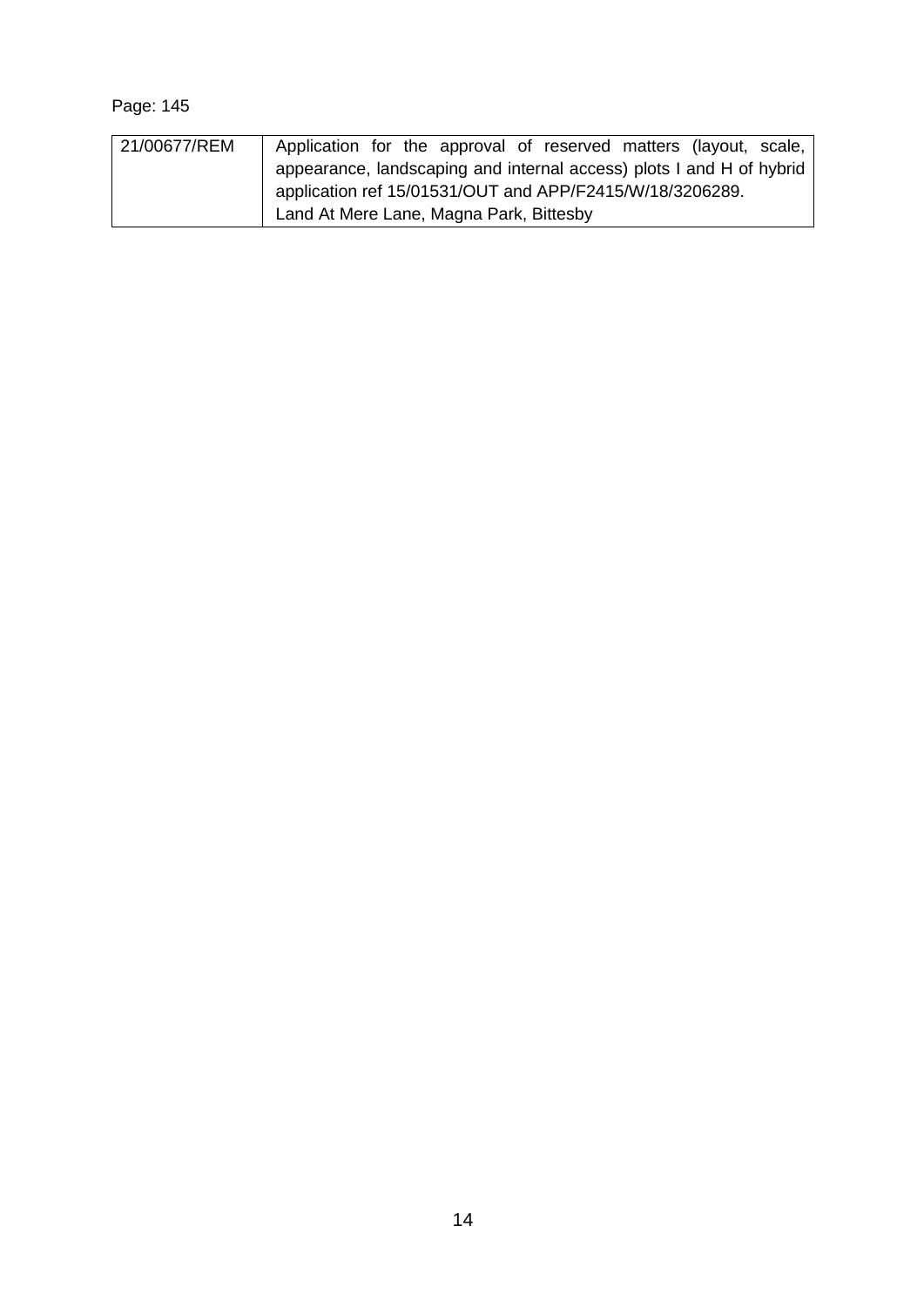| 21/00798/FUL | Removal of existing workshop/garage and erection of a dwelling      |
|--------------|---------------------------------------------------------------------|
|              | (revised scheme of 19/01900/FUL), Land Opposite No 10 Harrod Drive, |
|              | Market Harborough                                                   |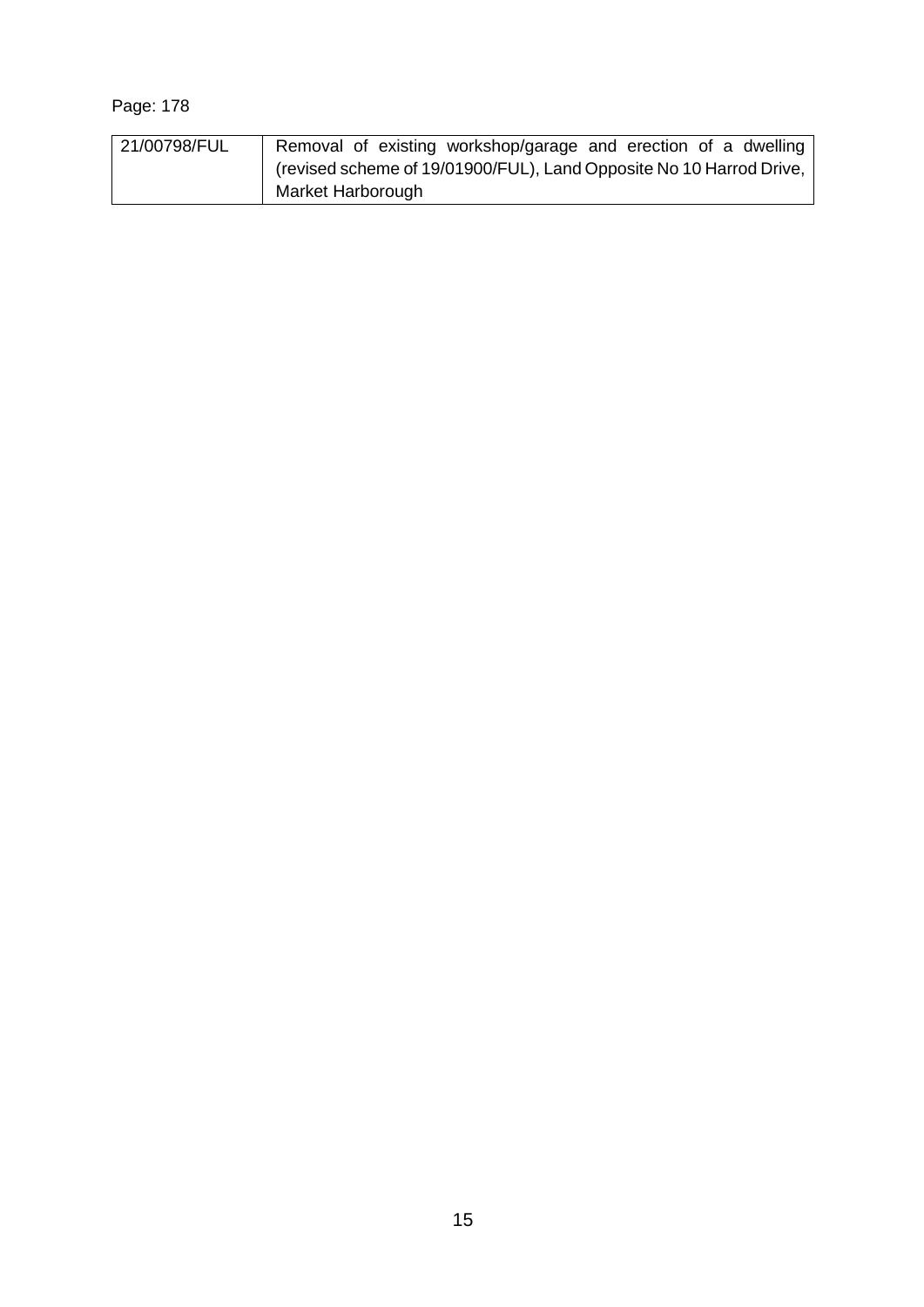| 21/00983/FUL | Conversion of double garage into reception, bedroom and wet room for    |
|--------------|-------------------------------------------------------------------------|
|              | elderly relative, erection of a workshop and erection of a tool shed in |
|              | rear garden, enlargement of front drive to accommodate additional two   |
|              | cars with permeable (resin bound) surface, 36 Alvington Way, Market     |
|              | Harborough                                                              |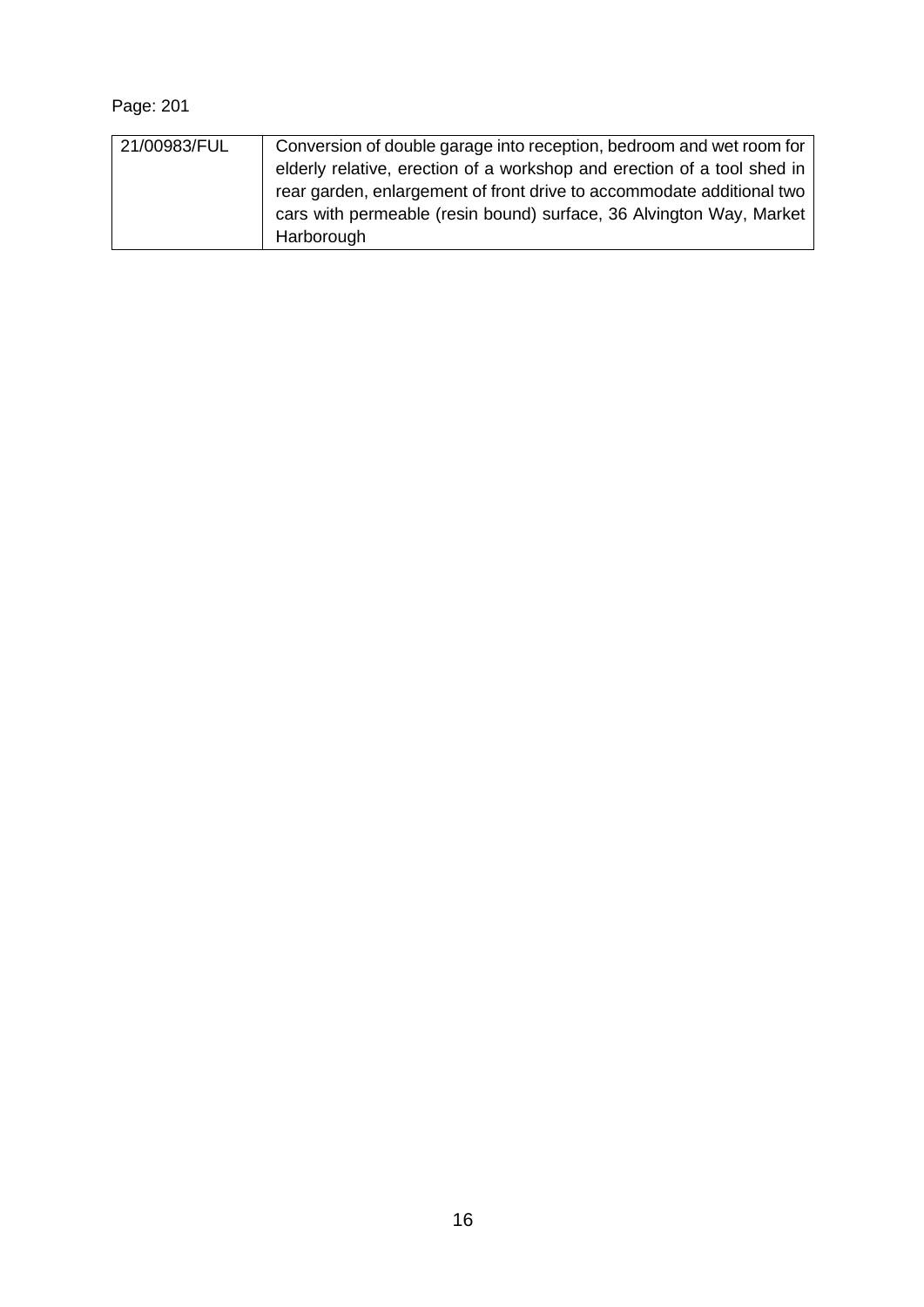| <b>Officer Report</b> |                                                                                      |  |  |  |  |
|-----------------------|--------------------------------------------------------------------------------------|--|--|--|--|
| 21/00250/FUL          | Amendments to S106 and update on Legal position regarding<br><b>Lutterworth East</b> |  |  |  |  |

### **Additional Representations Received:**

### *Marrons Planning (obo Applicants)(15th July)*

I refer to the above report which is being considered by planning committee next week. Having reviewed its content there are a number of matters that the Applicant would like to raise.

- 1. The scope of Recommendation A is considered to be too narrow and should be expanded to provide the Development Planning Manager with delegated authority to agree more than just the final amount of safeguarded land. We suggest the wording is amended to reflect the resolution of Planning Committee in July 2020, with delegation to the Development Planning Manager to agree the final wording and trigger points of the obligations set out in Appendix B.
- 2. This is important because as you acknowledge in your Report at paragraph 3.6 (footnote 1), the detail of the S106 clauses has not been agreed with the Applicant (particularly in terms of the length of time the land is to be safeguarded). It would be unhelpful for this matter to have to be reported back to Committee following negotiations on the wording and trigger points.
- 3. Further, it should be noted that the Applicant has concerns with the suggestion within Appendix B (Delivery Column) that land for the leisure centre be safeguarded for five years following the occupation of the final dwelling (currently projected to be 2045). Safeguarding for this period goes far beyond what is reasonable and would fail the necessary tests. It is not consistent with the District Council's own commitment in its Built Sports Facilities Strategy (BSFS) to address the issue of Sports Centre provision in Lutterworth well in advance of the end of the Plan period in 2031 (as noted in your Report at paragraph 4.1). Indeed, the BSFS suggests that the District Council takes the lead on identifying long term site options for Lutterworth Sports Centre in 2023 (Figure 57: Actions for forward and development planning, page 207). Leaving an area of undeveloped land at the heart of the new community for such a long period will not support the aim of creating an attractive, high quality community hub serving the needs of the new community. The length of time the land is to be safeguarded requires further discussion before being agreed. Moreover, we note that Appendix B refers to land being safeguarded within the Community Hub, whereas it may be that alternative locations are more appropriate and we would not want to unnecessarily preclude those options at this stage. The BSFS also demonstrates that there is no requirement for two sports centres in the town. Therefore, the main function of the proposed planning obligation is to ensure that Lutterworth does not lose its Leisure Centre altogether. Thus, the Section 106 should also provide that if the existing Leisure Centre site is not chosen for retention and investment, HDC's lease on the Site should be relinquished.
- 4. In respect of the request for a financial contribution towards Wheelie Bin provision, the Applicant is concerned that the District Council are not applying Policy IN1 consistently. If the District Council are of the view that wheelie bins are infrastructure that should be provided by the developer in accordance with IN1, then this should be applied to all planning applications for residential development. It is therefore questioned why to our knowledge this Application is the only proposed development where this is being sought. For example, it is not in the planning obligations schedule for 20/00891/FUL (350 homes) which was recently determined by Planning Committee on 15 June. This date is after the initial request was made to the Applicant for Wheeled Bin provision. Nor it is it included within the schedule for 21/00340/FUL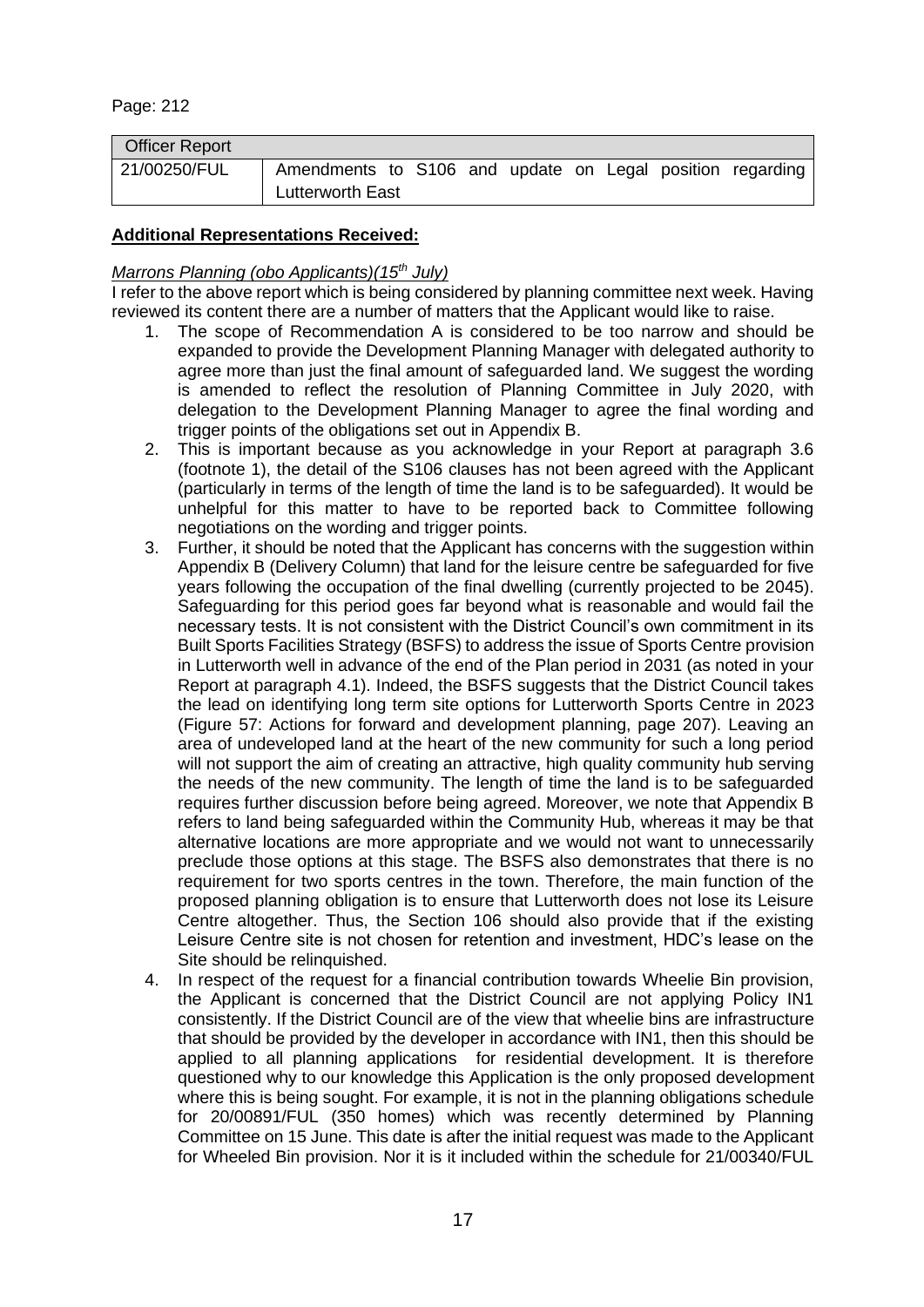(33 homes) which is also being considered next week. Providing a contribution in these circumstances would not be fair, and therefore fails the necessary tests.

5. There is no reference within the Report or its Appendices to obligations relating to GP Provision (CCG) and the Police. Clarification is sought as to how the District Council intend to deal with these requests.

I would be grateful if you would give consideration to the above points and advise Committee accordingly next week.

We will provide you with a separate note with Heads of Terms for the Safeguarded Leisure Land which accords with Local Plan Policy L1, and the evidence in the Council's adopted Built Sports Facilities Strategy, and the sequential approach to finding establishing leisure provision in Lutterworth.

### *The Wilkes Partnership (obo University Hospitals of Leicester NHS Trust) (20th July)*

This is a response to the Officer's report to the Planning committee on the 20.7.2021 in relation to the planning application 19/00250/OUT.

- 1. The additional appeal decisions (most recent update sent to the Council on 15.7.202) are part of series of appeal decisions, which have been provided to the Council since the start of responding to planning the consultation. These are material to the planning consideration.
- 2. In the officer's report, the Council has stated that only in the Teignbridge decision the issue of revenue contribution to an NHS body was considered in detail because it was in disputed and therefore only the Teignbridge decision will have any weight. This analysis of the appeal decisions is misleading.
- 3. In every appeal, both the Appellants and the Council have been represented either by Leading Counsel or very Senior Junior. Some leading Counsels have dealt with the NHS Trust Contributions many times over. For example, Christopher Young QC has appeared in at least two appeals. Prior to the Hereford appeal he had already carried out a very vigorous questioning of the relevant Trust.
- 4. Further just because the matter has not been contested does not mean that it has not been considered. First of all this assertion fails to take into consideration the fact that it is possible that advocates and the Secretary of State and his Inspectors actually agree that the contribution requested to mitigate the impact on the acute and in some cases, community services is compliant with Regulation 122 test.
- 5. In the officer's report, stating "not contesting the matter" implies that the relevant Councils, Appellants and their very senior advocates have just agreed and not considered the matter in detail. This is simply not the case.
- 6. The officer also suggests that the Inspectors in the latest appeals provided had not assessed the legal and policy test independently. The Secretary of State and his Inspectors are required to assess that the contributions requested comply with the legal and policy test independently. The assertion that they have not done so is also without any evidence.
- 7. I can confirm that in the updated appeal decisions, which include the most recent ones, the relevant Trusts had submitted detailed consultation responses and other evidence including response to the issues raised in Wolborough Barton Decision in respect those decision that were dealt after Wolborough Barton. I have been involved with all of them. All Inspectors were fully aware of the Wolborough Barton decision, as were the Appellants and Councils' legal representatives. The Harborough District Council has been provided the same evidence and this evidence was repeated at the planning committee by the Trust and the CCG. Further, the Secretary of State and his Inspector did not question the legality of the contribution nor was the legality of the previous decisions of the Secretary of State or his Inspectors.
- 8. As I was also involved in the Teignbridge appeal and subsequent S288 Challenge, I can confirm that the Trust did not call three witnesses. S106 issues were discussed during the round table discussion, as has been the case with all the other appeals.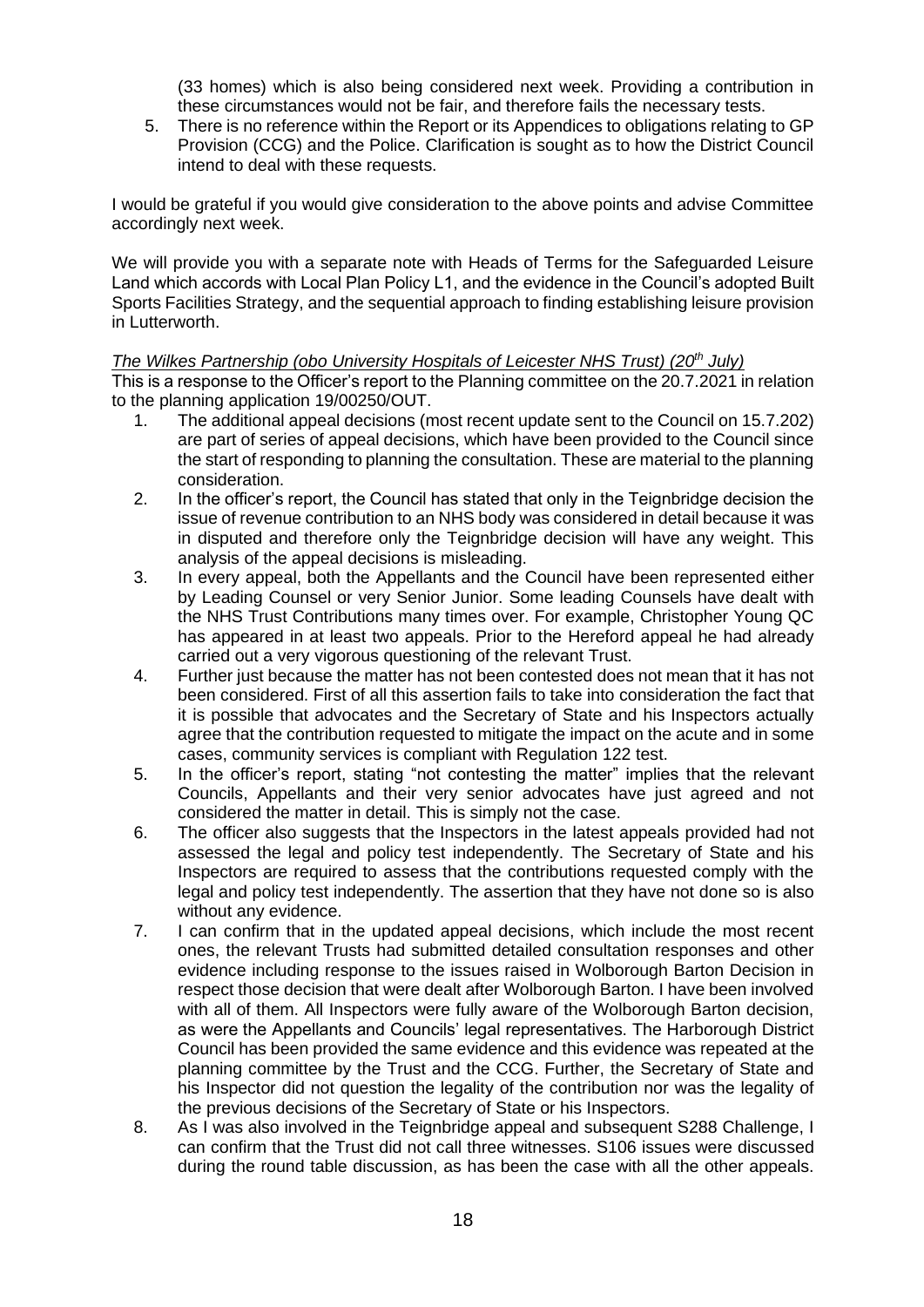The discussion did not involve cross examination as the committee is made to believe by the officer.

- 9. In the Wolborough Barton decision, the Secretary of State and his Inspector relied on incorrect assumptions and facts as explained to the Council hence the challenge made (please see emails to Andrew Senior).
- 10. The Inspector and the Secretary of State mistakenly believed that NHS England can take into consideration all Local Plans and allocated Sites in England, plan accordingly, and pay for the impact that the new developments will create if it is made aware of those plans. In other words, that NHS England will mitigate the impact created by the developments (Decision letter paragraph 358) in relation to allocated Sites in the Local Plan irrespective of when (or indeed if) those allocations are delivered.
- 11. The funding model for NHS Trusts as approved by Parliament is not affected or otherwise influenced by planned development through allocations in an adopted development plan. The local Trust cannot influence the contractual terms of its funding model and the Secretary of State for Housing, Communities and Local Government cannot either change the spending priorities of another Government department by suggesting that that the Department of Health should mitigate the impact created by a development.
- 12. As to the mitigation calculation, the Inspector and subsequently the Secretary of State mistakenly believed that there is a 'lag' in the funding when in fact there was a permanent 'gap'. This is has been previously explained to the Council in detail. The contribution is not "advanced payment" as indicated by the officer. The mitigation contribution requested is towards the permanent gap in the funding. There will be a practical and financial long-term effect on the services if the impact is not mitigated as explained to the Council.
- 13. The Trust has given a very detailed evidence on the impact that this development will create on the Trust's services. This has also been recognised by the Developer in the EI Assessment.
- 14. The assertions made in paragraph 3.36 ignores the legislative and policy framework, the Trust's consultation responses and comments. It is also a comment made without any evidence and therefore is misleading to the members and the public.
- 15. As to the High Court Case against the Secretary of State decision in relation Wolborough Barton Appeal, that matter was compromised; the developer providing the Claimant with a contribution towards provision of its health care services (as previously explained to the Council). The Secretary of State for Housing, Communities and Local Government paying their own legal costs. The relevant Trust was not against the development subject to that the Developer would mitigate the impact created and the Case was independently brought against the relevant Council.
- 16. The quoted (Abbotskerswell Parish Council v Secretary of State [2021] EWHC 555 (Admin) is incorrect case as the issues raised in that case were different and not related to the relevant Trust's S288 challenge. Any reliance on Abbotskerswell case has no effect contrary to the officer's comments made.
- 17. It is unfortunate that the Council has ignored the responses made to the Council as they clearly demonstrate together with the Appeal decisions provided why Wolborough Barton decision is an outlier and that the contribution requested complies with Regulation 122 test. The Council's bare assertion is not a reasoned explanation and lacks of careful analysis of the information and evidence provided. The approach is also inconsistent with Council's other requested s 106 contributions.
- 18. The mitigation of adverse impacts arising from residential development upon the delivery of healthcare services is a crucially important issue to the Trust and in particular, the ability to access health services is critical to the residents of this development and to the existing local population.

## *The Wilkes Partnership (obo University Hospitals of Leicester NHS Trust) (20th July)* **This is a note to be read out at the Planning Committee re: 19/00250/OUT**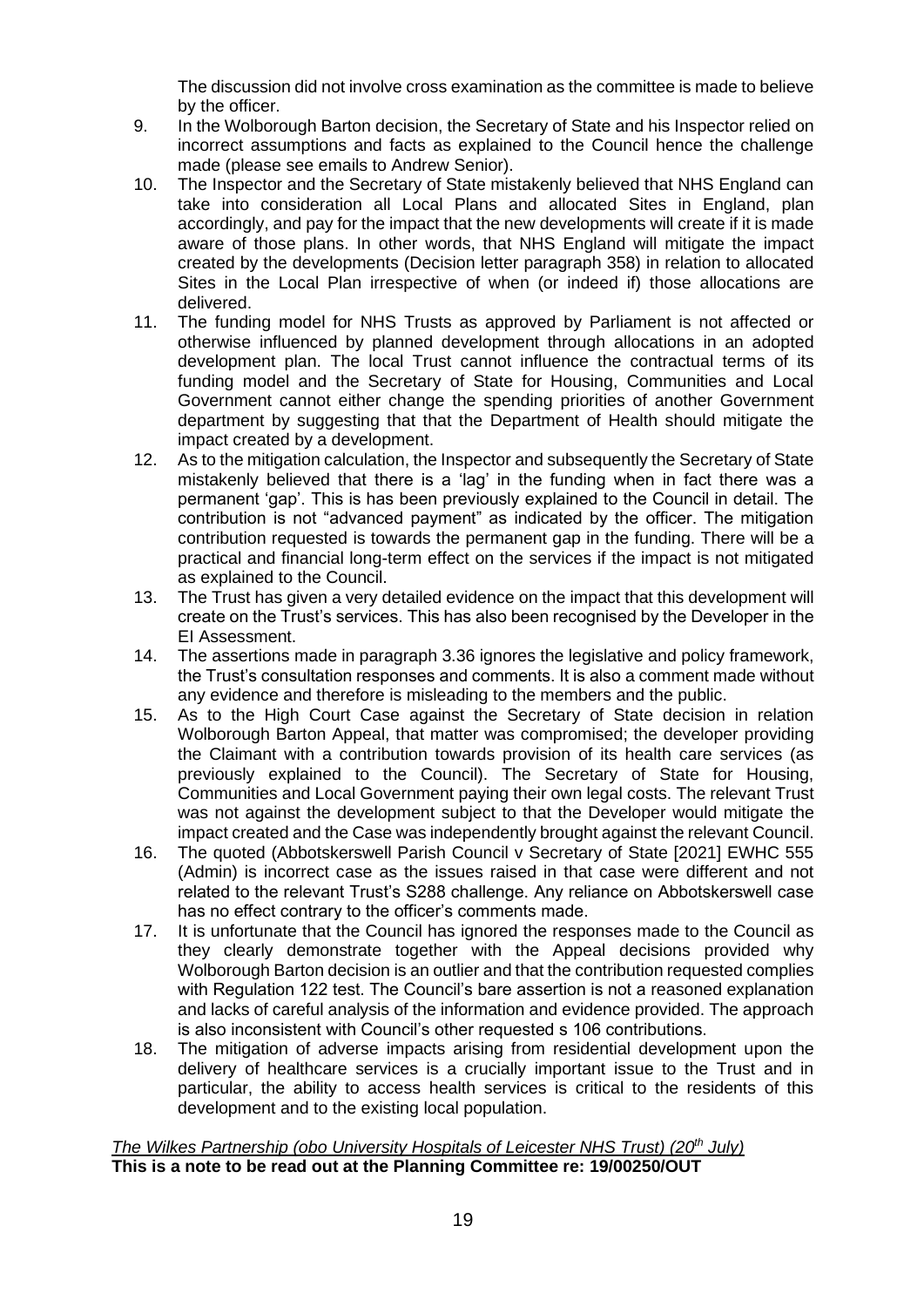This is a response to the Officer's report to the Planning committee on the 20.7.2021 in relation to the planning application 19/00250/OUT.

- 1. First of all the Trust would like to clarify that the Trust is not against the development subject to the impact on health services being adequately mitigated.
- 2. The Trust is assured that in all respects its application is CIL compliant. No substantiated evidence has been provided by officers to the contrary during discussions / correspondence.
- 3. During correspondence with officers it is evident that Committee Members and the public have been informed that the Trust is requesting S106 contributions to subsidise something that should be paid through national taxation. We have provided evidence that the Trust and local Commissioners (CCGs) are not able to influence the national funding formula for the NHS. Our CCG colleagues confirmed this at the Council meeting last year. It is simply irrational for the Local Planning Authority to assert that the arrangements could be amended by NHS Providers and Commissioners when the evidence provided outlines that there is no such possibility in practice. We also fail to understand why the NHS should be treated differently from other National / Local Taxation funded services such as Education and Highways.
- 4. The additional appeal decisions (most recent update sent to the Council on 15.7.202) are part of a series of appeal decisions, which have been provided to the Council since the start of responding to planning consultations. These are material to the planning consideration.
- 5. The detailed response to the Officer's report is attached. However, there are some salient points that the University Hospitals of Leicester NHS Trust wishes to make as follows:
- 6. The Trust consultation response is a request for contribution to mitigate the impact that this development will create on acute hospital services.
- 7. The contribution sought is very carefully and conservatively calculated. As previously explained in the responses given to the Council, the mitigation calculation takes into consideration that not every resident will be using the Trust's services. It takes into consideration that not all residents are new to the Trust's catchment area. The contribution is only towards those residents of the new development that are likely to use the Trust's services. The Trust is not asking for 100% contribution as was previously reported by the officers.
- 8. The contribution request is towards the costs that the Trust will never recover retrospectively.
- 9. It is not "advanced payment" as indicated by the officer's report. There is no lag in the funding but a permanent gap. The Contribution is towards mitigating the impact that this development will create and as confirmed by the Developer in their Environmental Assessment.
- 10. The updated appeals will include a further two appeals not mentioned in the report and all in favour of the relevant Trusts. The Inspectors have independently assessed the request for contribution against the required policy and legal test and not just agreed as is made to believe by the officer in his report and without any evidence to support such an assertion.
- 11. Finally the Trust will ask you to carefully read the response to the officer's report attached to this note.

### **Officer Comment:**

In relation to Points 1 and 2 of the Marrons Planning letter, Officers concur with the sentiments set out, and as such, have agreed to amend Recommendation 2.1 as set out below.

In relation to Point 3 of the Marrons Planning letter, Officers concur with the sentiments set out, and as such, have agreed to amend the "Obligation for Leisure Centre Land" section of Appendix B as set out below.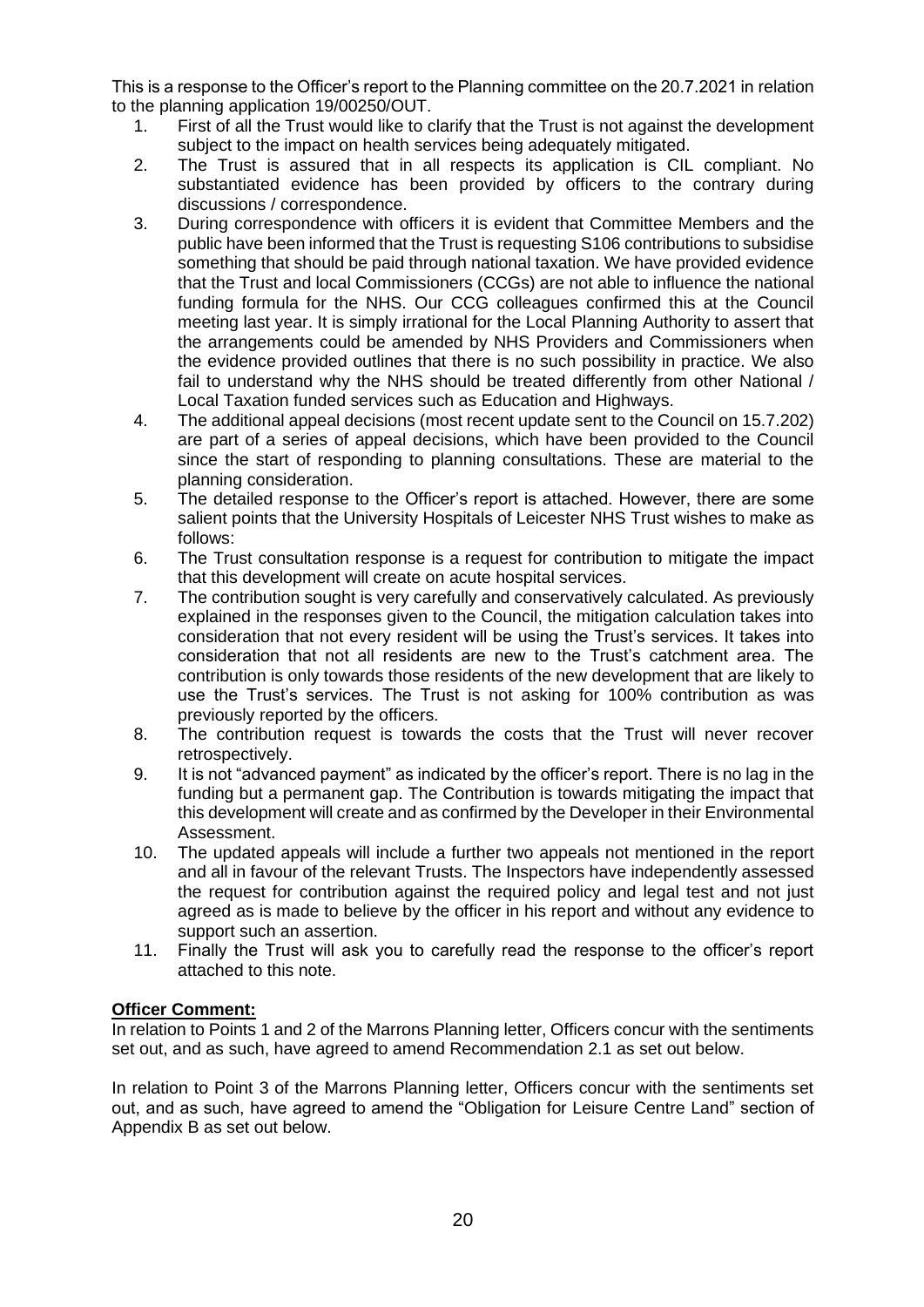In relation to Point 4 of the Marrons Planning letter, Officers can confirm that, in relation to 20/00891/FUL, a contribution for Wheelie Bins was sought, however, upon closer inspection, it became apparent that, although there is provision within Policy L1 – East of Lutterworth Strategic Development Area (and also SC1 – Scraptoft North Strategic Development Area) under which such an obligation can be secured, there is no such provision within Policy MH2 – East of Blackberry Grange. As such, without the policy basis to secure such an obligation, Officers were unable to pursue this any further. Likewise, as part of the consideration of 21/00340/FUL, it was not considered that Policy IN1 on its own, was a strong enough justification to secure the obligation.

In relation to Point 5 of the Marrons Planning letter, Officers consider that the Delegated Authority which was given to the Development Planning Manager (in coordination with the Chair of Planning Committee) by the Planning Committee at the meeting of the 28<sup>th</sup> July 2020 was sufficient to cover this matter. As such, it was not considered necessary to provide an update on this matter in this current forum.

As a general point, Officers would emphasise that the only amendments being sought to the original S106 Appendix are those that are highlighted in Yellow in Appendix B of the current report. All other elements (including delegated authority to resolve those issues which were outstanding) remain as per the 28<sup>th</sup> July 2020 Committee Report.

### **Amendments to Officer Recommendation:**

The Officer recommendation on Page 212 should be amended to include the wording in *italics and underlined* and remove the wording which has been struck through

- **2.1 To agree that the agreed S106 Contributions be amended (as per Appendix B** *– Obligation for Leisure Centre Land***) to reflect ongoing discussions by including the principle of the requirement for land to be reserved for the provision of a Leisure facility on site, with Delegated Authority given to the Development Planning Manager to agree the final amount of land to be safeguarded***, the final wording and trigger points of the obligations***.**
- **2.2 To agree that the** *agreed* **S106 Contributions be amended (as per Appendix B** *– Obligation for Wheelie Bins***) to reflect the requirement for funding for the provision of Wheelie Bins to domestic properties, with Delegated Authority given to the Development Planning Manager to confirm detail (including trigger and phasing) of this request.**
- **2.3 To agree that the agreed S106 Contributions be amended (as per Appendix B** *– Obligation for Education***) to reflect the increased cost of providing the required Primary Schools on site, with Delegated Authority given to the Development Planning Manager to agree the final level of contribution.**

### **Revised Section of Appendix B:**

The content of Appendix B should be amended to include the wording in *italics and underlined*  and remove the wording which has been struck through

| <b>Request by HDC</b> | <b>Obligation for</b><br><b>Leisure Centre</b><br>Land |                                             |                      |
|-----------------------|--------------------------------------------------------|---------------------------------------------|----------------------|
| <b>Amount /Detail</b> | <b>Delivery</b>                                        | <b>CIL Justification</b>                    | <b>Policy Basis</b>  |
| Land to be            | Land to be                                             | The planning obligation is directly related | Local Plan Policy L1 |
| safeguarded at the    | safeguarded for a                                      | to the development. The land to be          |                      |
| Community Hub (or     | minimum of 5                                           | safeguarded, or the joint Community /       |                      |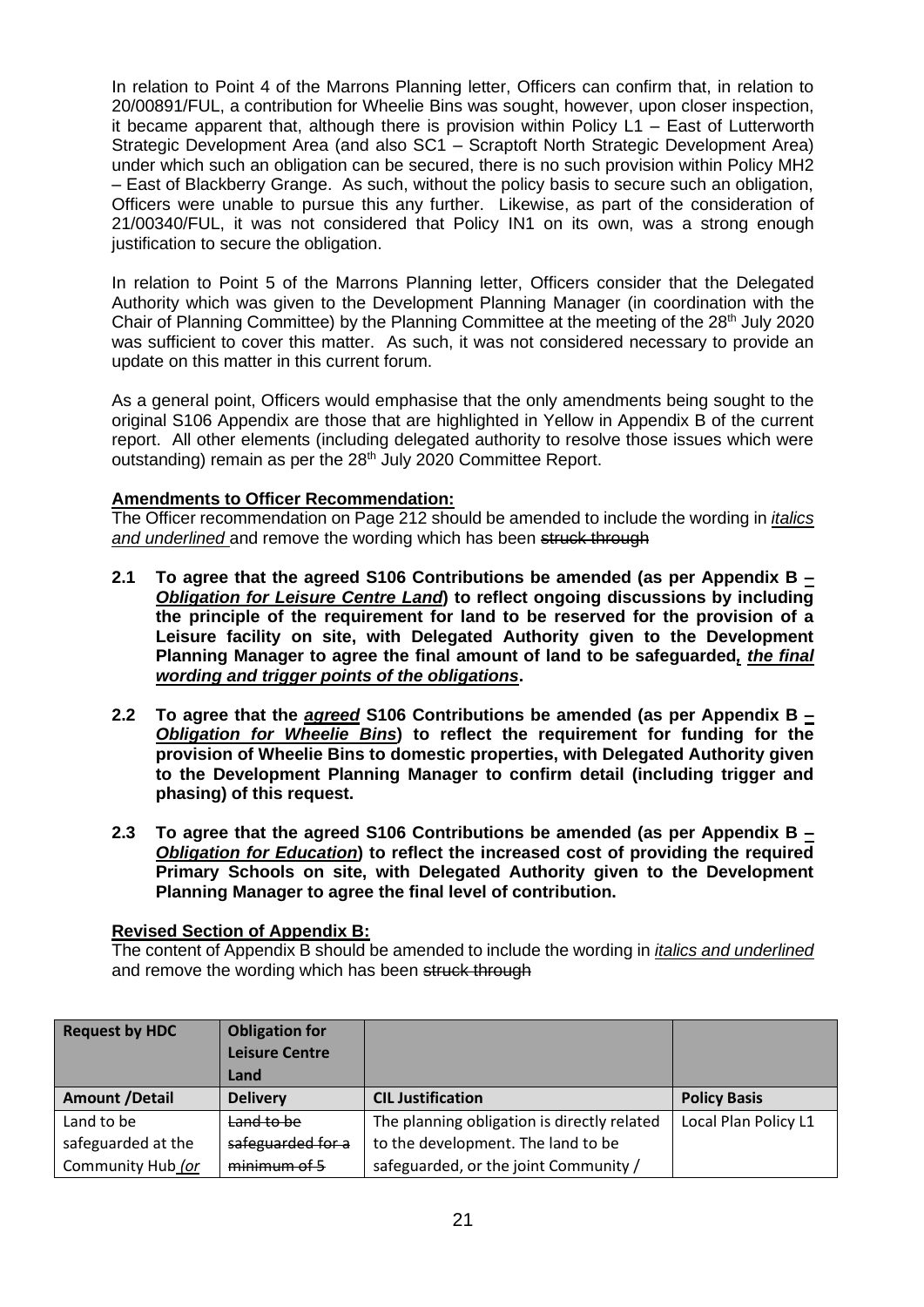| elsewhere on site)     | years following         | Leisure Facility to be provided, is located |  |
|------------------------|-------------------------|---------------------------------------------|--|
| for the provision of a | the occupation of       | on the development site and will be in      |  |
| new replacement        | the final dwelling      | easy access for all residents. The          |  |
| Leisure Facility.      | on the site and         | planning contributions are fairly related   |  |
|                        | transferred to          | to the size of the development having       |  |
| Alternatively, a joint | <b>HDC upon request</b> | been calculated using the new population    |  |
| facility (combined     | during such time        | for which the development will cater as     |  |
| with the Community     |                         | evidence for the calculation.               |  |
| Facility as set out    | Trigger points for      |                                             |  |
| above) could be        | delivery of land to     |                                             |  |
| delivered              | be agreed as per        |                                             |  |
|                        | amended                 |                                             |  |
|                        | Recommendation          |                                             |  |
|                        | 2.1 above               |                                             |  |
|                        |                         |                                             |  |